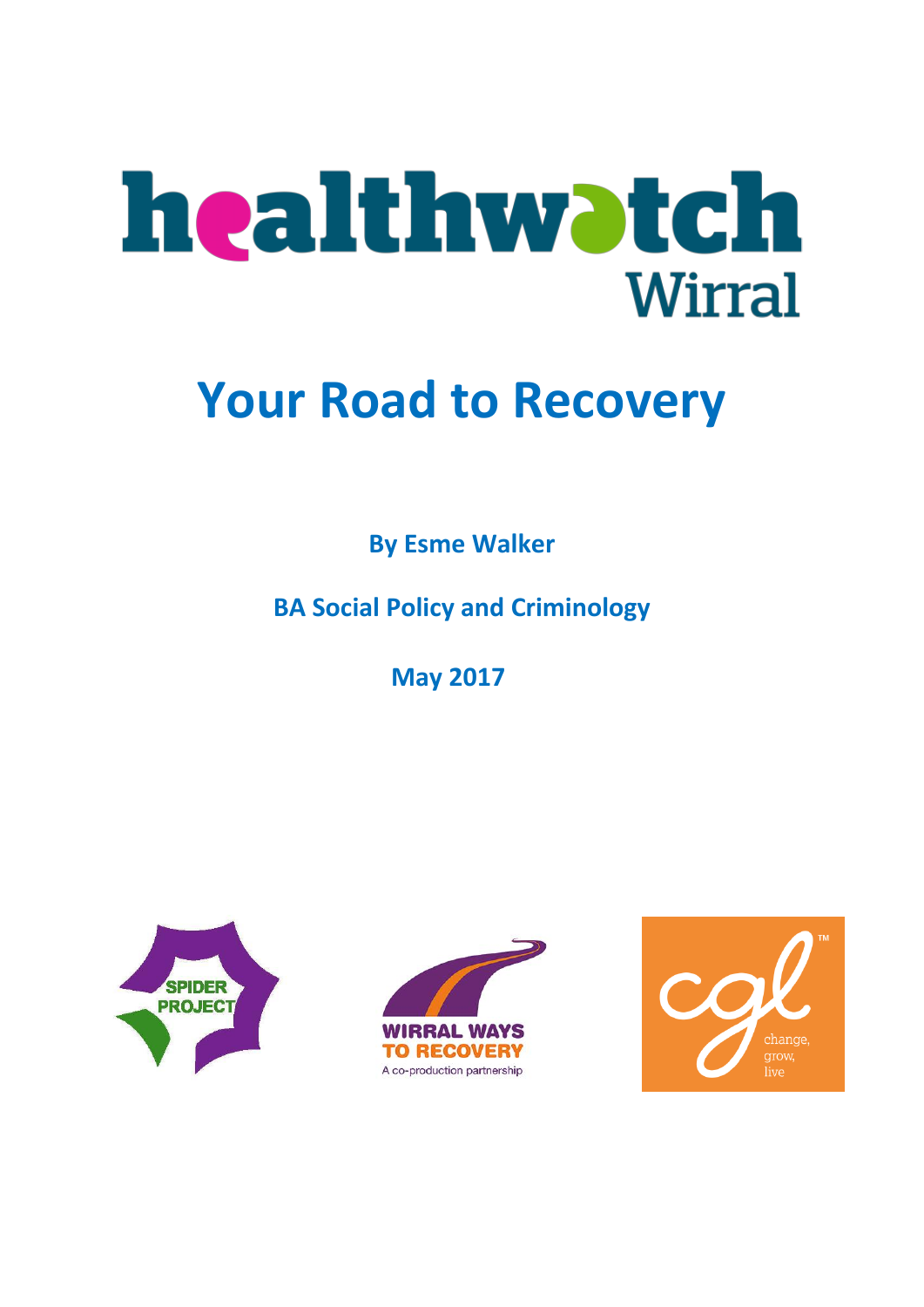# Acknowledgements

I would like to take this opportunity to thank Healthwatch Wirral, especially my link worker Wendy Kay and my academic advisor Louise Hardwick for their continuous support throughout the project.

I would like to dedicate this report to all those who welcomed me and supported 'Your Road to Recovery' at Change Grow Live, especially the service users of Spider. The honesty and kindness demonstrated in sharing your journeys of recovery with me was remarkable. It was a privilege to have an insight into your personal recoveries and I cannot thankyou enough.

At the start of the project, I was told that 'Addicts can change the world'. After spending time with service users of Change Grow Live, I think that the man who told me this was onto something.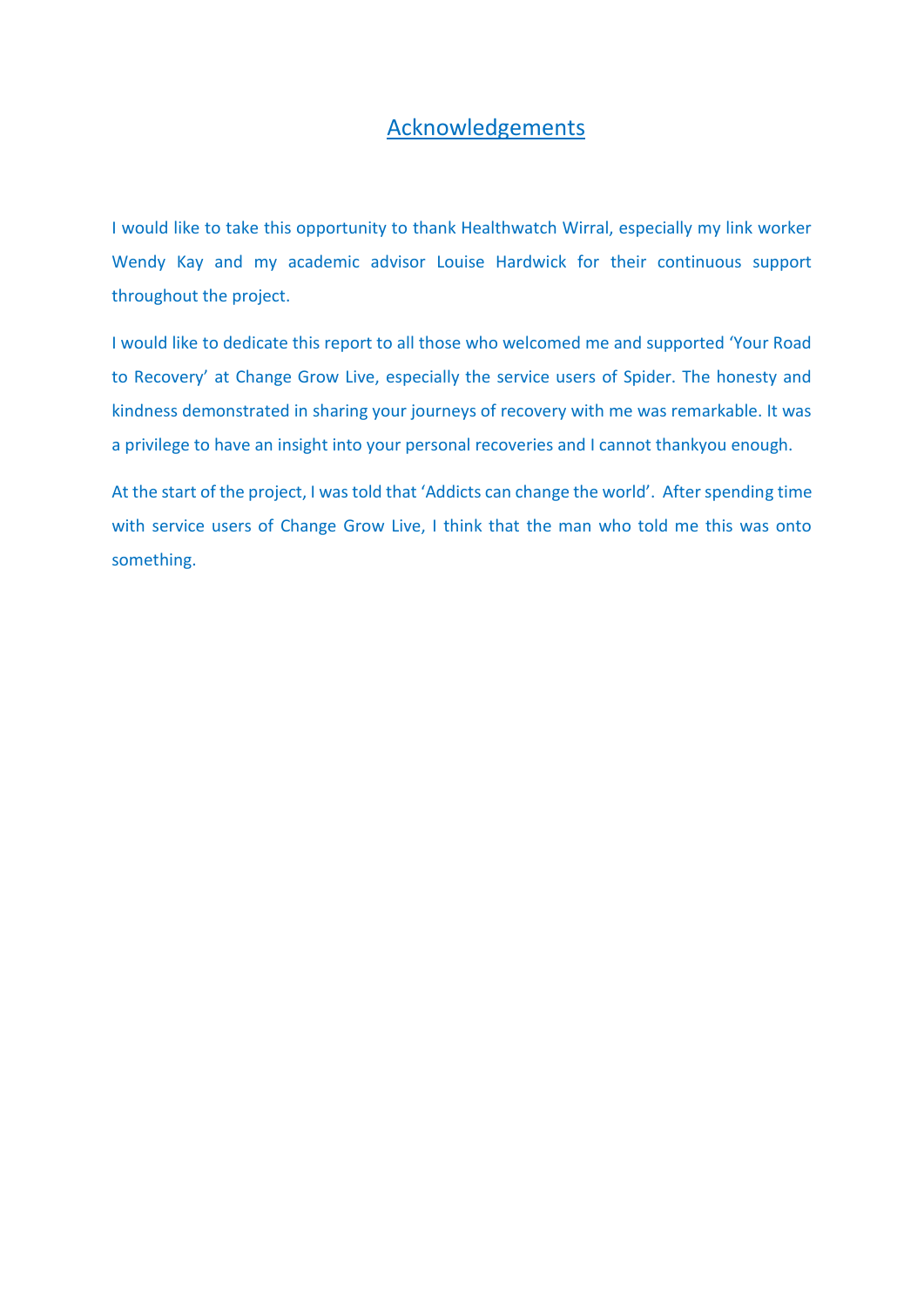# **Contents**

|  | 2.1. Locations of Research 2.1. Example 2.1. Locations of Research |    |
|--|--------------------------------------------------------------------|----|
|  |                                                                    |    |
|  |                                                                    |    |
|  | 2.4. Method Three                                                  | 11 |
|  |                                                                    |    |
|  |                                                                    |    |
|  |                                                                    |    |
|  |                                                                    |    |
|  |                                                                    |    |
|  |                                                                    |    |
|  |                                                                    |    |
|  |                                                                    |    |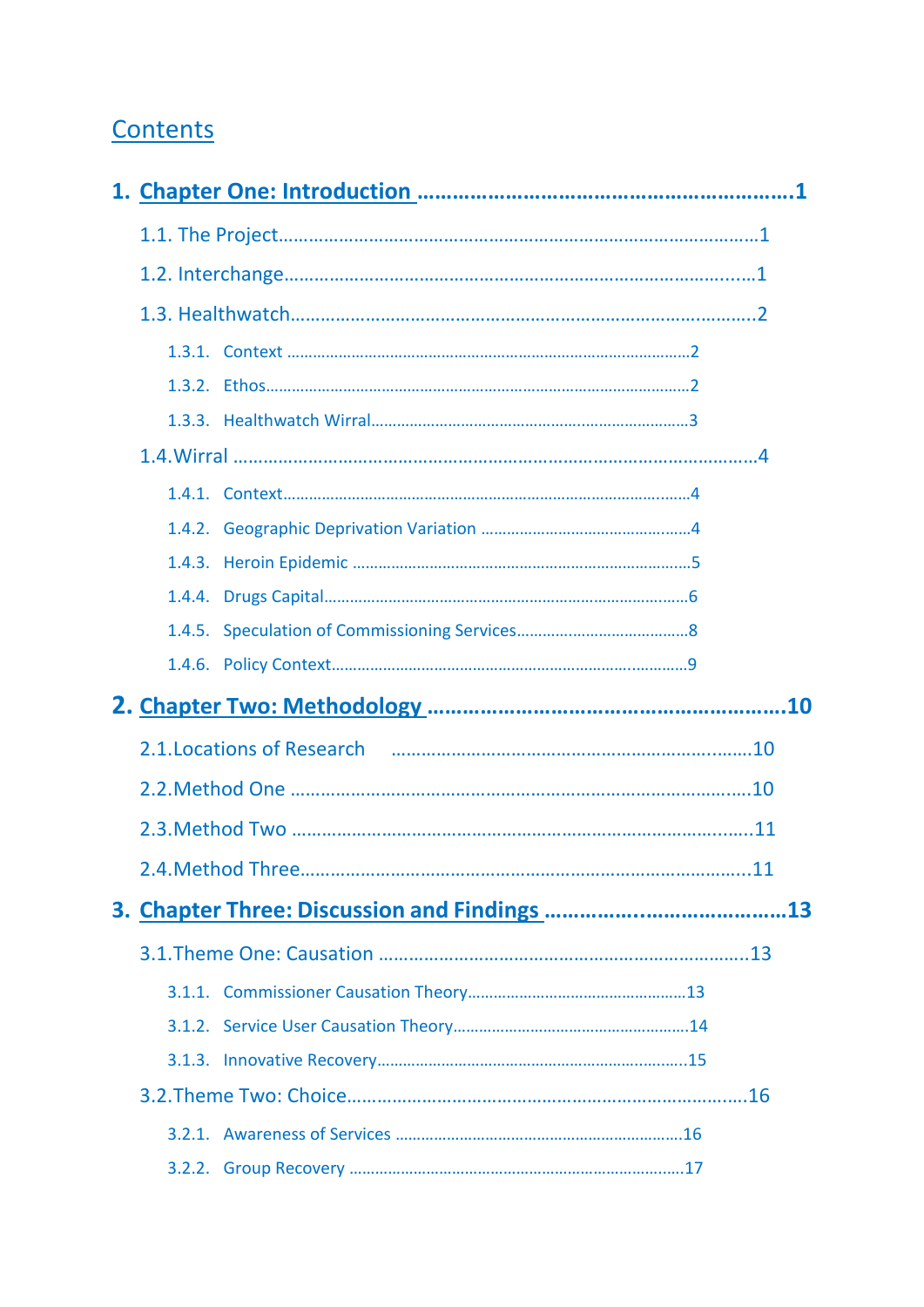|  | $3.2.4.1$ . |                                                  |  |
|--|-------------|--------------------------------------------------|--|
|  | 3.2.4.2.    |                                                  |  |
|  |             | 3.3. Theme Three: Creative Community Recovery 20 |  |
|  |             |                                                  |  |
|  |             |                                                  |  |
|  |             |                                                  |  |
|  |             |                                                  |  |
|  |             |                                                  |  |
|  |             |                                                  |  |
|  |             |                                                  |  |
|  |             |                                                  |  |
|  |             |                                                  |  |
|  |             |                                                  |  |
|  |             |                                                  |  |
|  |             |                                                  |  |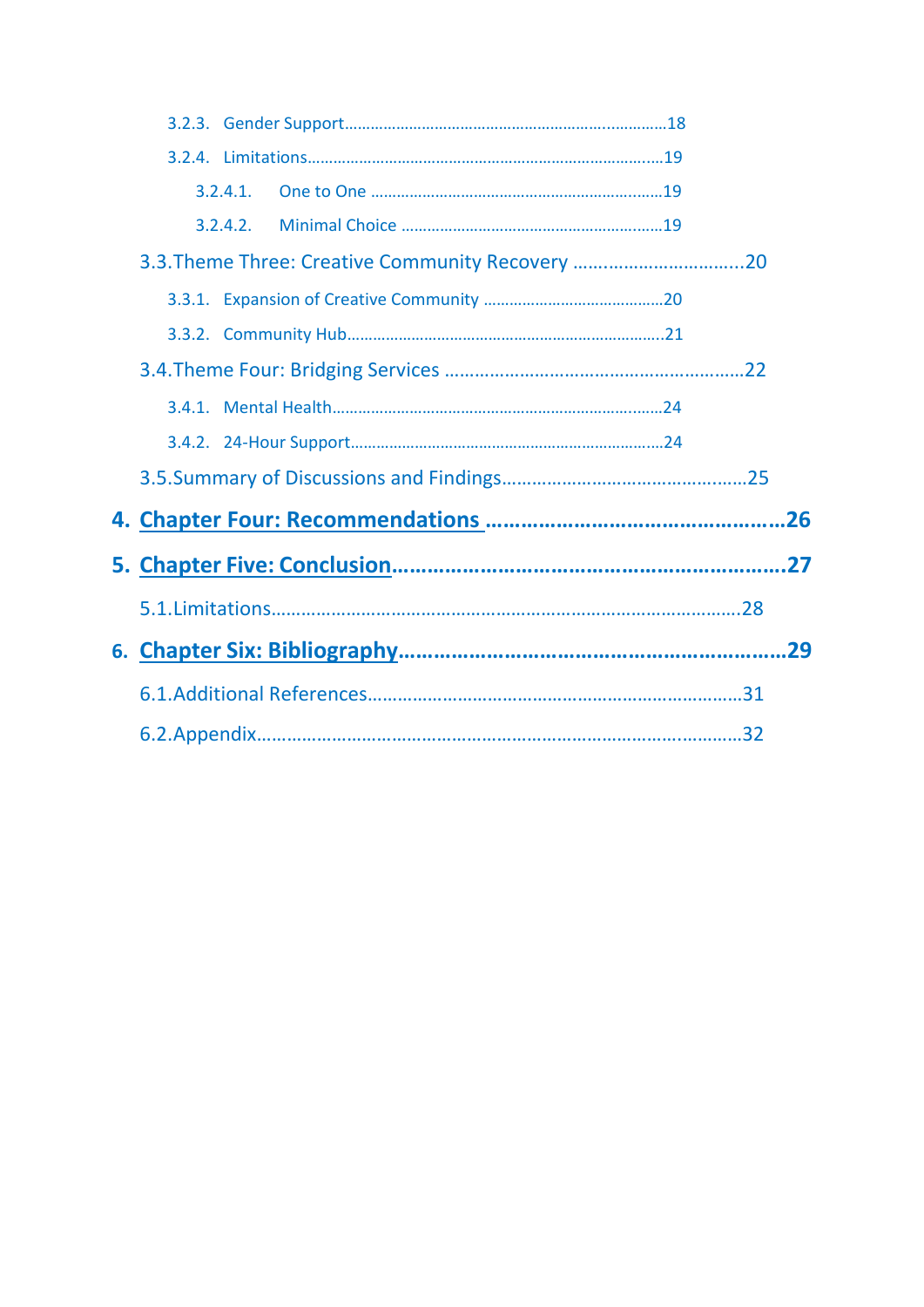# **1. Chapter One: Introduction**

## 1.1 The Project

This report seeks to establish the findings of the research project, 'Your Road to Recovery', which sought to uncover and listen to the voices of addiction and recovery service users on the Wirral.

Addiction and recovery services are commissioned by the charity, Change Grow Live, locally this provider is known as CGL or Wirral Ways to Recovery. In order to present an authentic articulation of service users' voices, the project additionally accessed voices of volunteers and employees. Consequently, the findings of 'Your Road to Recovery' are well reasoned and present an insightful account regarding service users' experiences of addiction and recovery services.

In 2015, the provider for addiction and recovery services on the Wirral changed from NHS funded Wirral Clinical Commissioning Group, to CGL. Since the handover of services there has been a heightened public and media concern regarding increased drug related deaths, as well as deterioration of the quality of services available. Due to concerns of compromised health and wellbeing, Public Health England investigated addiction services provided by CGL. Public Health England concluded that the increase in drug related deaths was not as a result of the change in provider to CGL and that addiction services were of an acceptable standard (Democracy.wirral.go.uk, 2016). However, in response to health and social care concerns surrounding addiction and recovery, Healthwatch Wirral identified the need to independently conduct service user focused research. The project entitled 'Your Road to Recovery' sought to obtain accounts of addiction and recovery services by collating the views of service users as well as volunteers and employees in contact with the services.

#### 1.2 Interchange

The research project 'Your Road to Recovery' was a collaboration between the charity Interchange and the community organisation Healthwatch Wirral. The charity seeks to act as a facilitator between voluntary community organisations (VCO) and third year University students. Community organisations spanning the North West of England seeking objective, external independent research are able to work in partnership with Interchange.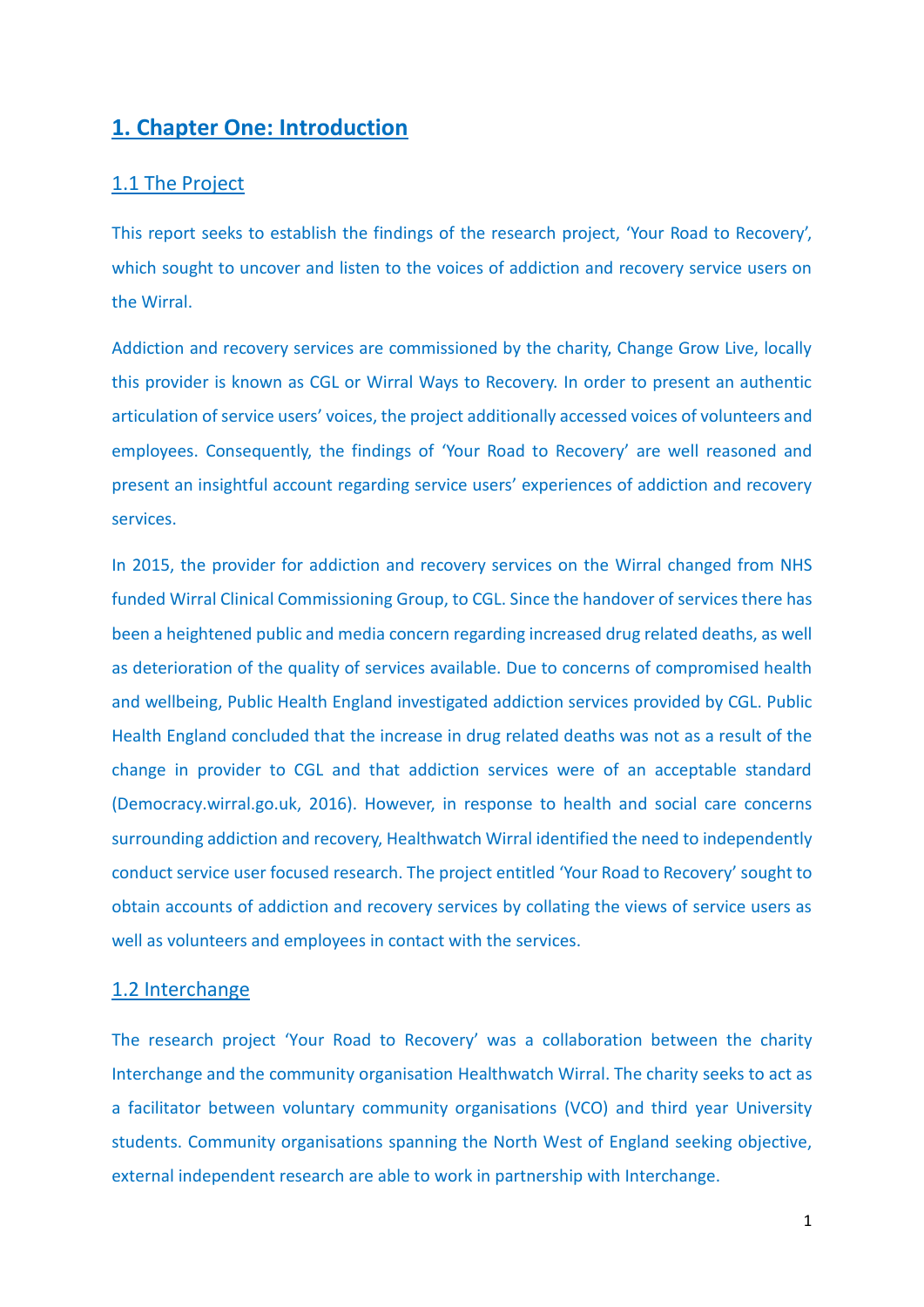Interchange offers a unique opportunity providing invaluable experiences and findings for both parties. The partnerships established during the projects develop a networking community between VCO's and academia within the North West. The nature of allowing students to independently research social conditions and take control of a project, ensures the development of future generations of social researchers. Community organisations which formulate the research projects span a spectrum of social inequalities, which allows students an insight into the range of inequalities and support organisations available within the community.

This is the first-year Interchange has worked in partnership with Healthwatch Wirral.

References: Interchange., (2017). Interchange., (ii) (2017). Department of Sociology, Social Policy and Criminology. (2017).

## 1.3 Healthwatch

#### 1.3.1 Context

The non-profit organisation Healthwatch was established in 2012 and provides independent scrutiny of health and social care organisations within 150 local authorities, all of which present specific needs. The establishment of Healthwatch was as a direct result of health and social care reforms under the Coalition Government. Governmental social care reforms, as well as the ethos of Healthwatch, both seek to 'put people at the centre of health care' (Healthwatch, 2017) which ensures a 'connected' approach to health and social care is maintained. Furthermore, such reforms sought to provide health and social care services via outsourcing services to specialist independent contractors of care (Health and Social Care Act, 2012, p1).

#### 1.3.2 Ethos

The central principle guiding Healthwatch is to obtain and present the voices of service users of health and social care facilities. Service users' voices are able to identify areas of success and weakness, enabling reflection of local services across 150 regions. Regional findings are able to identify national concerns and identify problematic services across the United Kingdom. Consequently regional and national findings drawn by service users' voices, can lead to the prioritisation and better targeting of services (Healthwatch. (ii), 2017).

2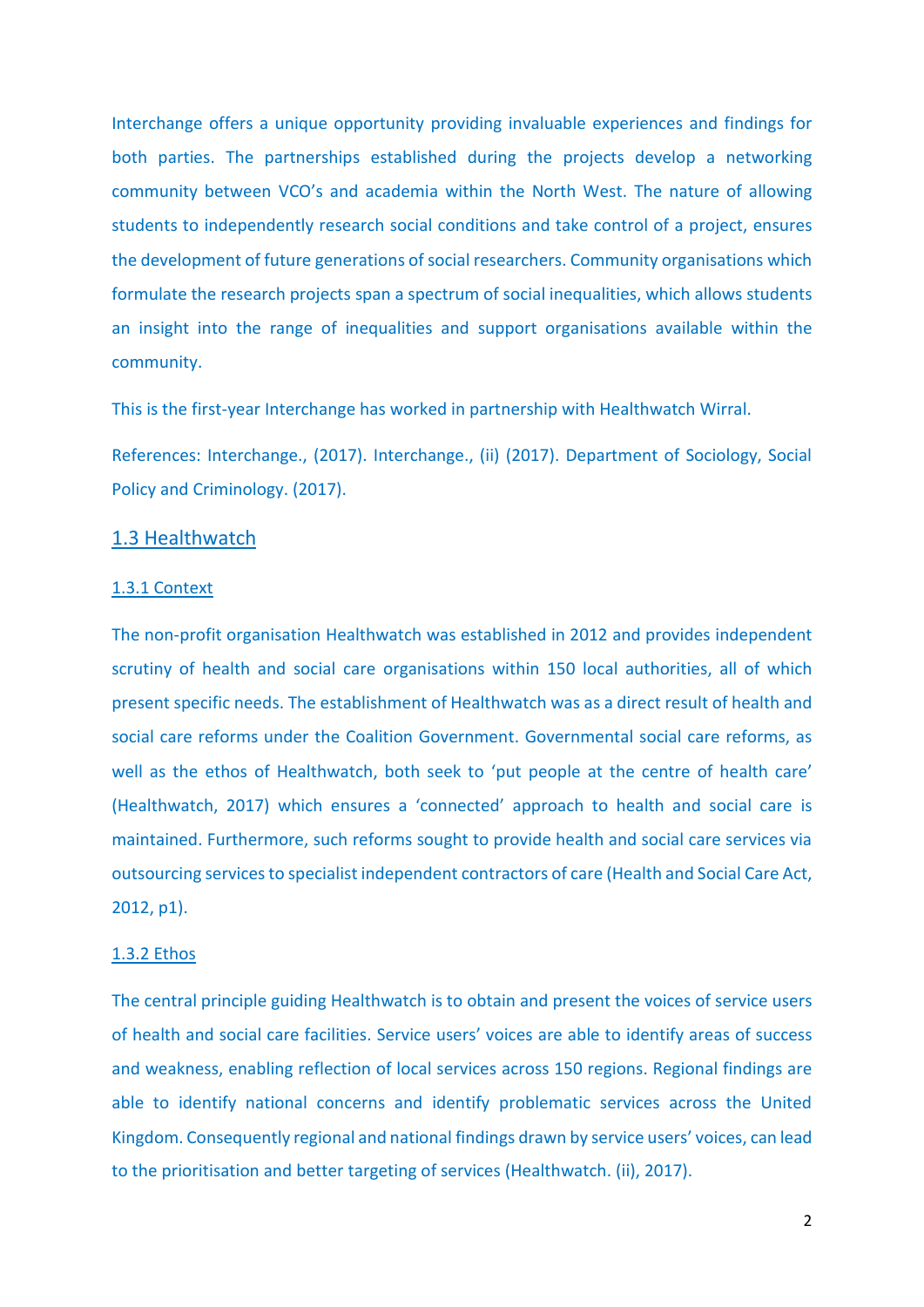The independent structure of Healthwatch ensures service users' voices can be obtained without the fear of compromised standard of care. Research findings and trends formulated by voices identified by Healthwatch are held in high regard. This results in Healthwatch's 'far reaching statutory power', as well as acknowledgement within a competitive political and commissioning sphere (Healthwatch, (ii), 2017). Healthwatch as a respected community organisation, are able to ensure the championing of service users' voices which reflect valuable sought after improvements of local health and social care facilities. The regional structure of Healthwatch ensures that local voices, and local needs are researched and consequently addressed. Each region provides a unique local profile, identifying trends and concerns in association to local demographic profiles and subsequent needs and requirements. The overall arching aim is to ensure health and social care services across the United Kingdom are successful and reflect the needs of their communities.

#### 1.3.3 Healthwatch Wirral

Healthwatch Wirral have identified the need for addiction and recovery services based on the Wirral in central Birkenhead to undergo independent investigation. All research was conducted by the Healthwatch final year student, at The Conway Street Hub and Spider. Research was conducted at these locations as they both received high levels of engagement and attendance at different stages of recovery. The Conway Street Hub receives high attendance levels by service users initially engaging in services, whilst Spider is an abstinent based facility for service users at the end of their recovery journey. Both sites provided safe environments for the completion of research, as well as providing opportunities for accessing large samples of service users, volunteers and employees.



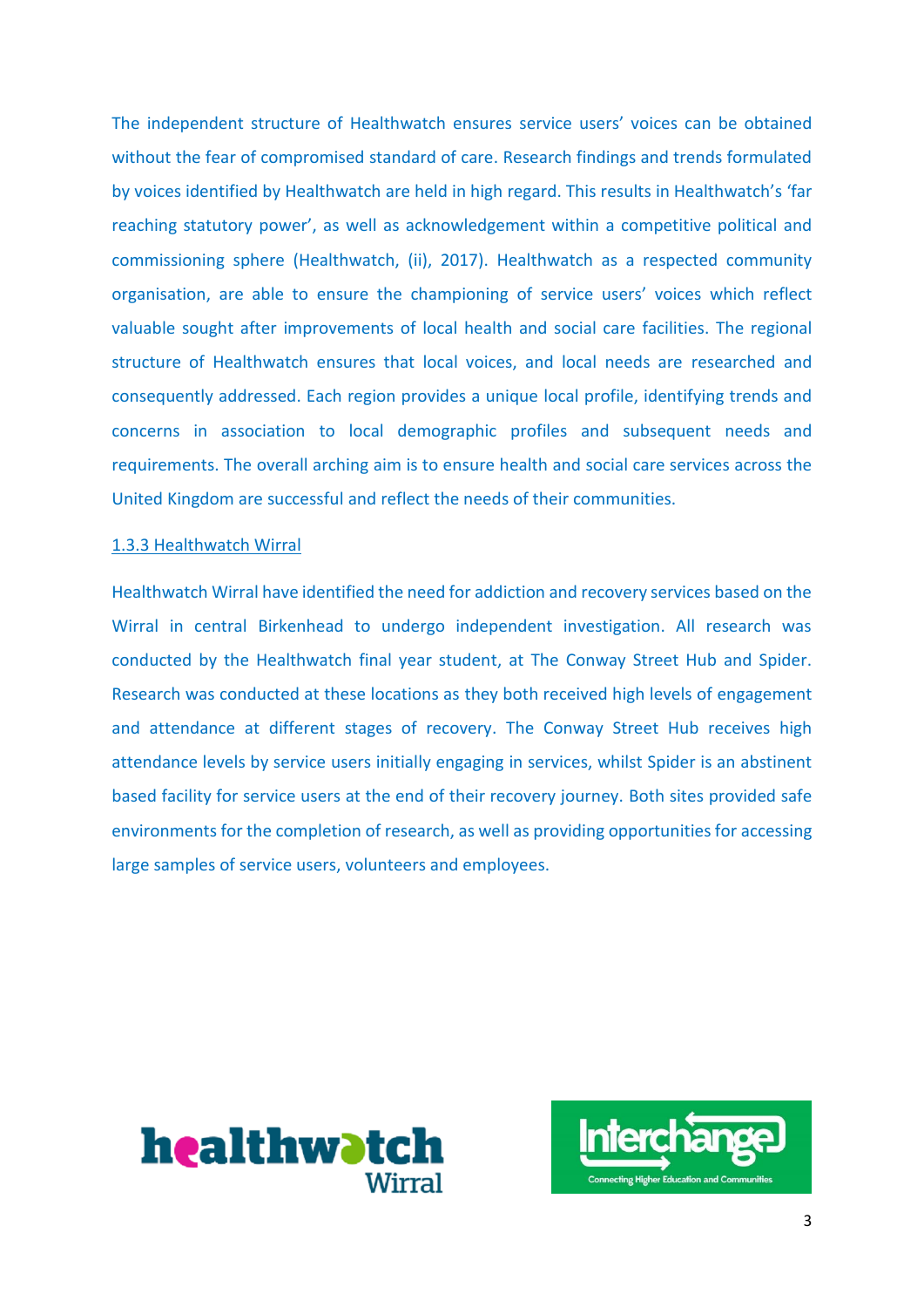## 1.4 Wirral

#### 1.4.1 Context

The Wirral is located within the Metropolitan Borough of Merseyside, and is considered a socially and economically diverse region. Consequently the Wirral displays 'sharp contrasts' between wealth and social deprivation within its regional realms (Wirral, 2013). Merseyside has been declared one of the regions with the highest rate of deprivation within the North West, second only to Manchester, and more broadly across England (Kinsella, 2015). The Annual Multiple Deprivation Survey for Wirral (IMD) cited in Kinsella, 2015, states that prior 2015, the Wirral was within the most 20% deprived small geographic regions (LSOA's) across the United Kingdom. Furthermore, Kinsella, 2015, states that one in three residents on the Wirral live in deprivation and must negotiate factors of high unemployment, poor educational attainment, lack of recreational facilities and substandard housing. Such social and environmental deprivation occurred due to industrial and manufacturing decline in association with neoliberalism and the Thatcherite Government policies (Kinsella, 2015).

#### 1.4.2 Geographic Deprivation Variation

Within the Wirral there are established geographic variations concerning the level of deprivation as identified in Figure 1 see overleaf (Kinsella, 2015, p5). The geographic deprivation outlined in Figure 1 identifies the North-East of the Wirral as the most deprived region, including areas of Rockferry, Birkenhead, Bidston and New Brighton. Alternatively, South Eastern boroughs of Heswall and West Kirby are associated with 'middle class residency' (Bakx et al, 1987, p154) and present as the least deprived areas of the Wirral. However, despite Wirral's complex deprivation picture, it cannot be assumed that middle class areas are exempt from substance use and addiction. Bark et al, 1987 state that despite divides concerning class and geography, proximity ensures accessibility of the same illegal drugs supply, as well as access to information on local drug culture and practices. It is important the public and research concerns about addiction and recovery are not restricted to only deprived areas of the Wirral.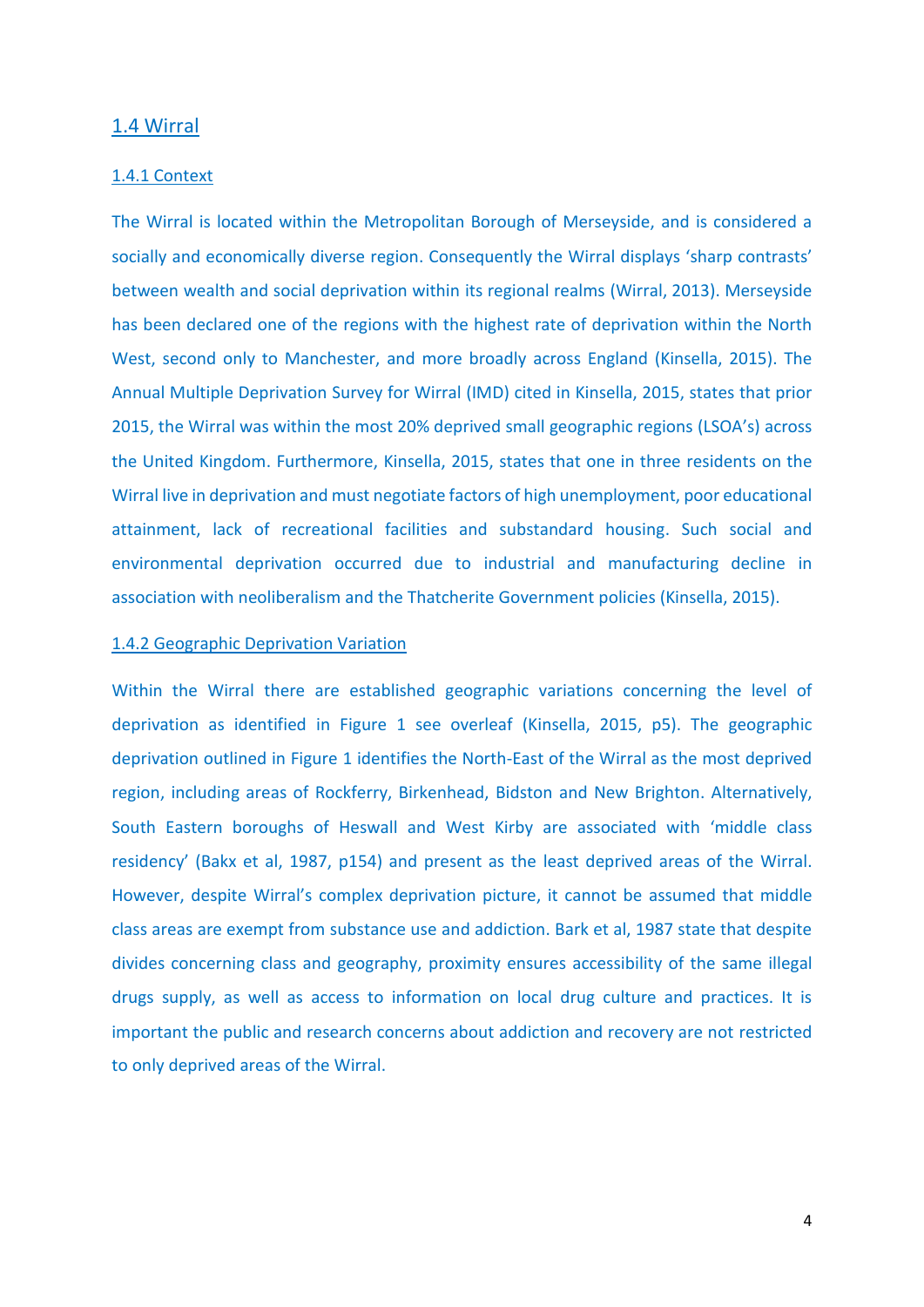

Figure 1: Map identifying deprivation variation within the Metropolitan Borough of Merseyside. Source: Kinsella, S,. (2015), *Indices of multiple deprivation (IMD) for Wirral, 2015,* Wirral Council Public Health Intelligence Team

#### 1.4.3 Heroin Epidemic

To situate substance misuse on the Wirral, the Metropolitan Borough of Merseyside has a history of problematic drug consumption, due to the easily facilitated supply and demand of the trading docks (Siddle, 2015). Addiction took a turn during the 1980's, due to the emergence of the heroin epidemic and 'smack head culture' (Bakx et al, 1988, p113). The epidemic heavily affected Birkenhead, especially deprived estates such as Ford and Beechwood. Birkenhead was heavily affected by the 'smack head culture' due to its workingclassstatus and deindustrialisation. The effects of deindustrialisation and the heroin epidemic created a generation who whilst experiencing unemployment turned to heroin, the 'new drug to relieve their boredom' (Kenny, 2004). Heroin soon became the answer to people's woes and worries in Birkenhead, creating an epidemic in a decaying social environment. During 1984-95 the annual rate of known opioid use on the Wirral reached extremes of 4 addicts per 1000 residents(Bakx et al, 1987). The typical demographic occupying the 'smack head culture'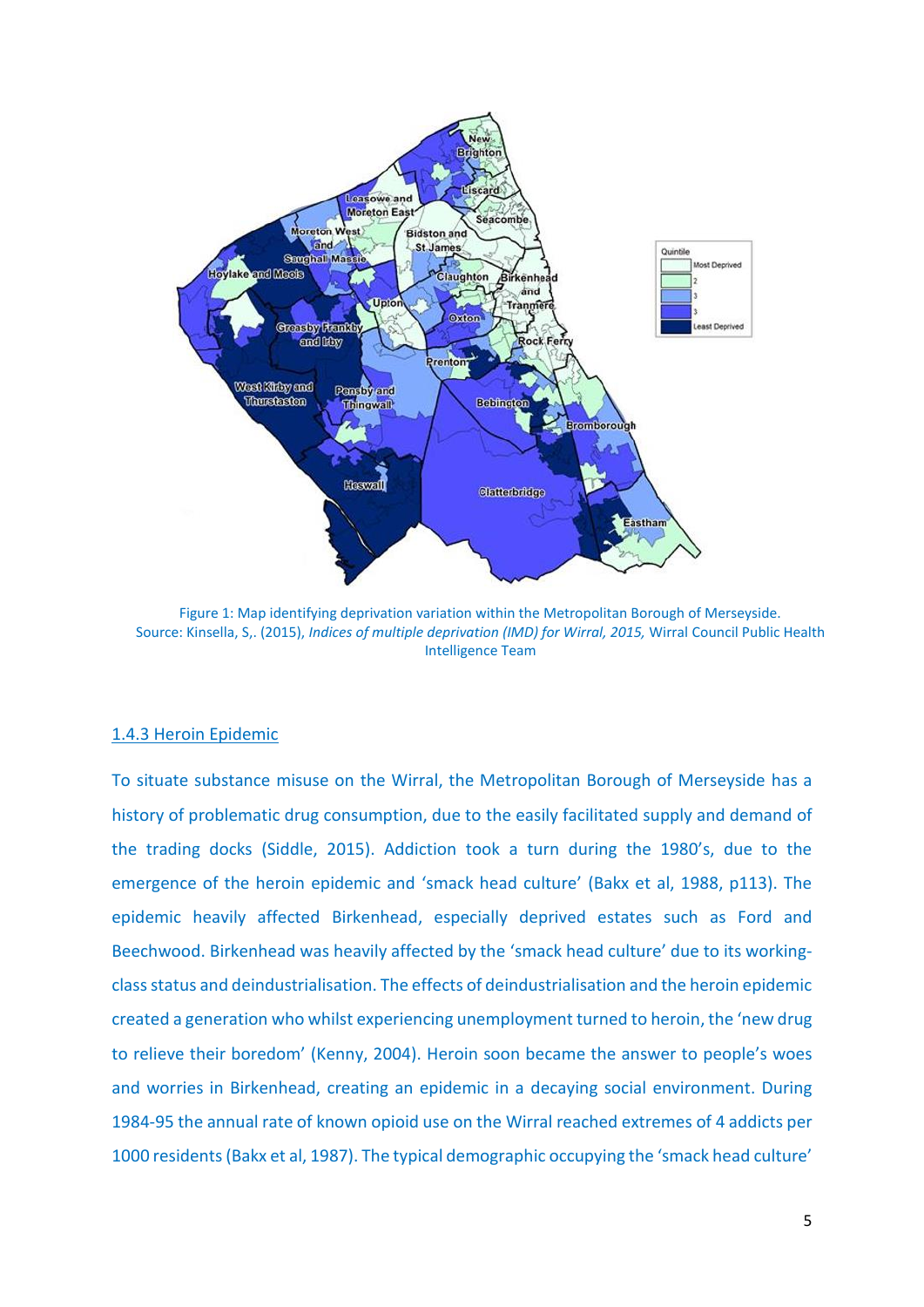consisted of young, single, working class men often engaging in criminality to suffice their addiction (Bakx et al, 1987, p150). As a result of the surge in heroin use, the Government launched a campaign directed at Merseyside called, 'Heroin Screws You Up' (Museumofdrugs, 2014). This campaign was used as scaremongering tactic to demonstrate the quick hold and rapid decline heroin causes.

#### 1.4.4 Drugs Capital

Due to increased levels of opioid use and longest drug career length within the North West, it is claimed that Merseyside is the drugs capital of the United Kingdom (Siddle, 2015). The North West is also experiencing 'soaring purities', which causes concerns regarding increased drug related deaths (Siddle, 2015). The increased levels of drug purity are as a result of reduction in the wholesale cost of cocaine and heroin. The Merseyside Police, cited in Siddle 2015, state that the strength of cocaine went from single figures to 25% strength, and heroin has reached levels of 40% strength. Consequently, the reduction in price causes increased drug strength, increasing the likelihood of death and drug poisoning, (Siddle, 2015). This is of particular concern for older generations of heroin and cocaine users who occupy a longer drug career and are unable to manage their addiction due to increased purities.

The 1980's heroin generation became a loss to the Wirral, and presented a population of service users engaging in services throughout adulthood, as well as posing complex script, addiction and recovery needs. The graphs overleaf, Figure 2 and Figure 3 identify the increased career length of opiate, heroin, users in the North West, identifying the Wirral to have the longest career length of 6 yrs+ and 21 yrs+. Figures 2 and 3 support the claim that service users on the Wirral are likely to have longer than average career lengths and subsequently are likely to require and engage in addiction services throughout adulthood.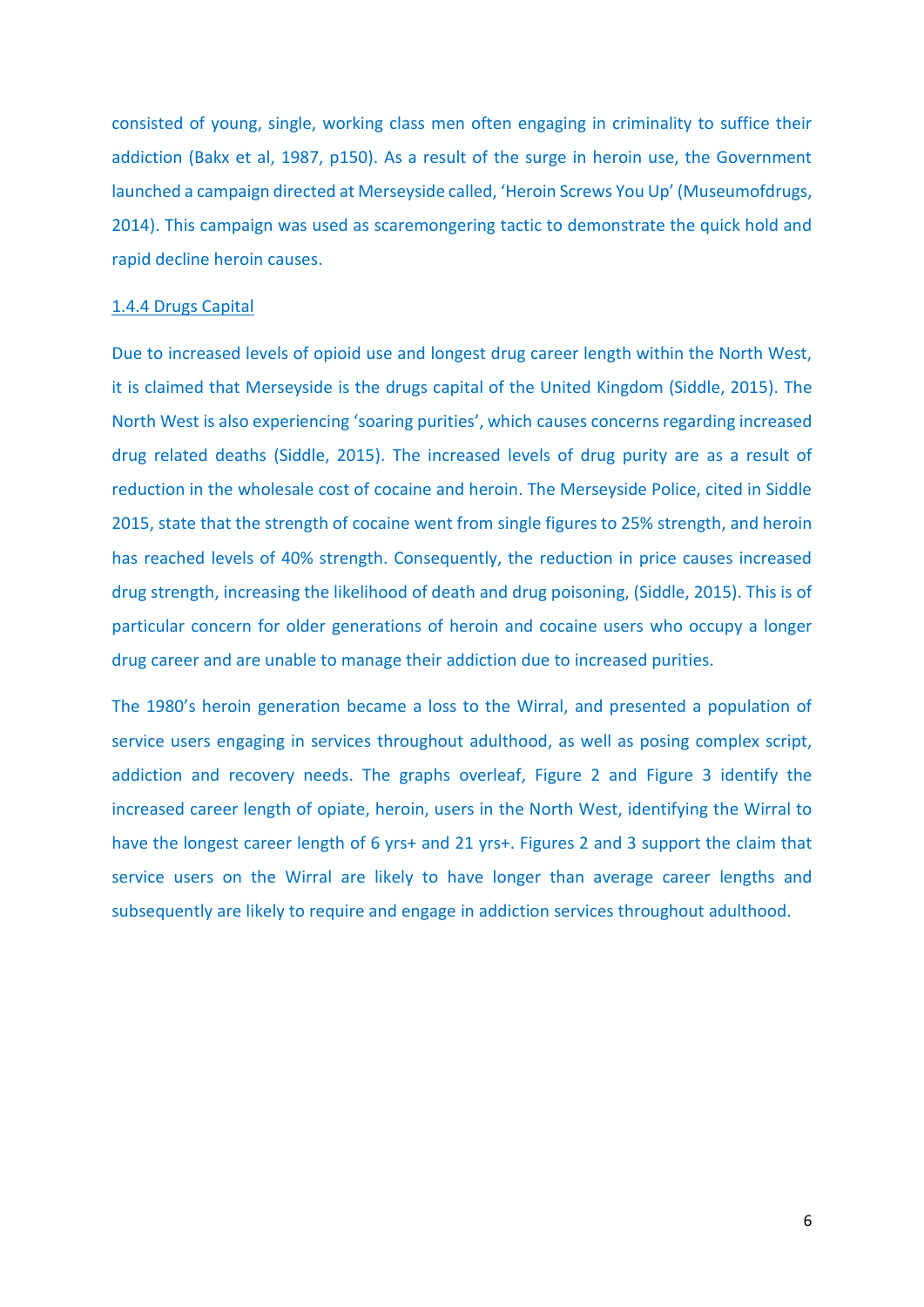

# **NW Proportion of Opiate Clients 6 Years +**

Figure 2: Graph identifying the Wirral as the region in the North West with the highest proportion of opiate users with a career length of 6yrs +

Source: Democracy.wirral.go.uk., (2016), *Report on the increase in deaths of people in contact with the Wirral Drug and Alcohol Treatment Service*



# **NW Proportion of Opiate Clients 21 Years +**

Figure 3: Graph identifying the Wirral as the region in the North West with the highest proportion of opiate users with a career length of 21yrs +

Source: Democracy.wirral.go.uk., (2016), *Report on the increase in deaths of people in contact with the Wirral Drug and Alcohol Treatment Service*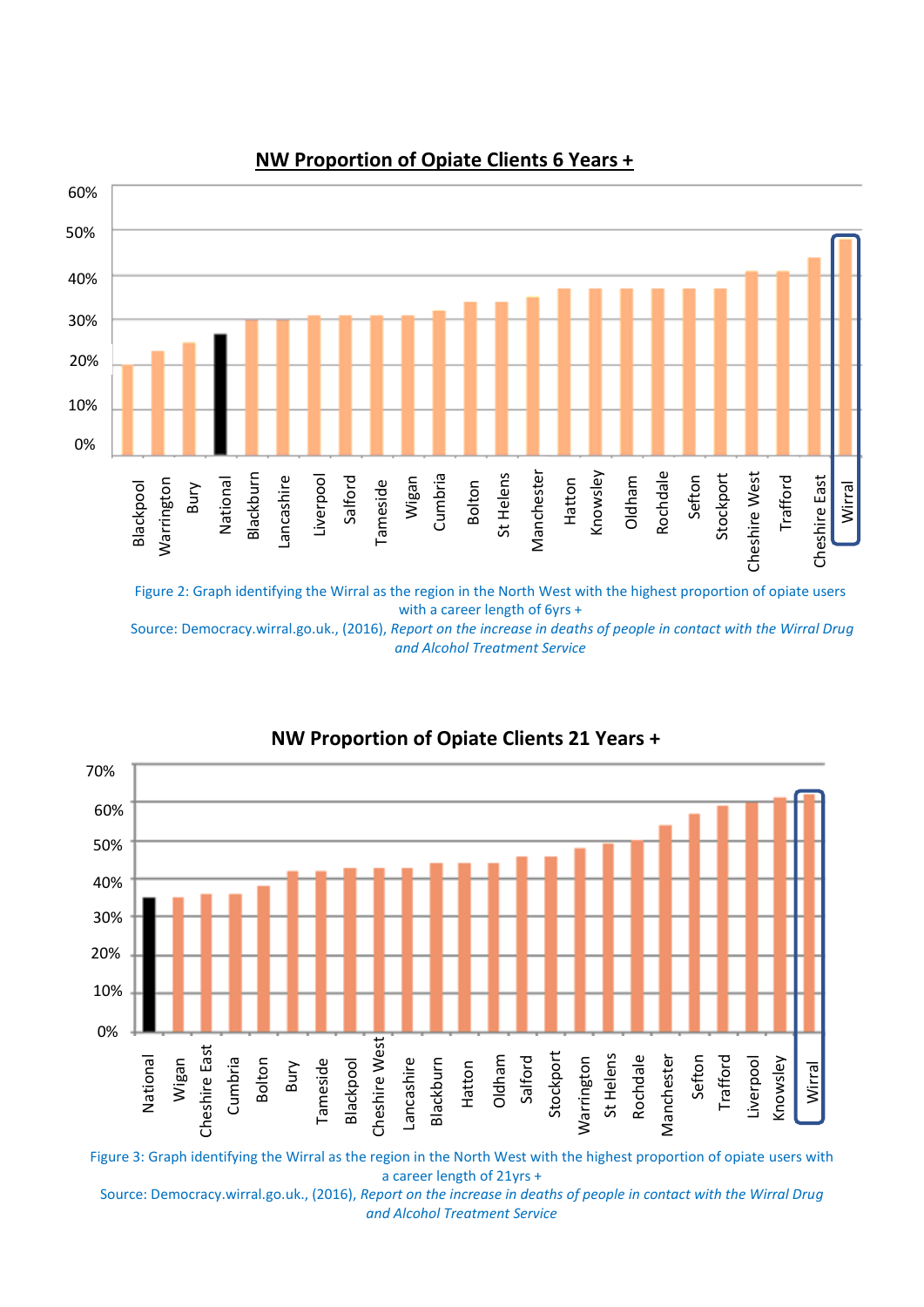#### 1.4.5 Speculation of Commissioning Services

In addition to increased purity levels, the Wirral has seen a staggering 72 drug and alcohol related deaths since the handover of services in 2015 (Wirralleaks, 2016). In response to health and social care concerns Public Health England held an inquiry into the services and increased death rate. The inquiry stated that the majority of the drug related deaths, were as a result of long term health conditions such as liver and respiratory diseases (Public Health England, 2016, cited in Democracy.wirral.go.uk, 2016). However the unfortunate increase in drug related deaths on the Wirral has been met with public and media speculation concerning the quality and effectiveness of recovery and addiction services.

Uncertainty regarding addiction services has risen due to the handover of services in 2015. Previously, addiction services were NHS funded and conducted by, Wirral Clinical Commissioning Group. This service provider was a collective administration comprised of different services some of which were NHS sourced and others private enterprises such as:

- Spider: A Connect social enterprise project, providing routes of recovery based on a creative community.
- Arch: Services focused on community drop-ins for service users.
- Advocacy Wirral: An independent organisation offering a professional standard of information and advice concerning advocacy for vulnerable service users.
- Phoenix Futures: A youth oriented service seeking opportunities of employment and residential rehabilitation.
- Wirral Community NHS Trust: A service offering medical, nurse drop-in services concerning addiction.

The charity CGL formerly known as Crime Reductions Initiative (CRI) won the contract to provide addiction and recovery services on the Wirral. However CGL are a nationwide charity, providing a range of specialist services with the interests of community members as the focal concern. National services provided by CGL offer a range of specialisms, from substance misuse support to young people's services, homelessness and criminal justice support. The services provided by CGL on the Wirral seek to provide a fresh and dynamic approach to substance recovery. This was identified as 'umbrellaing services' in an interview with of an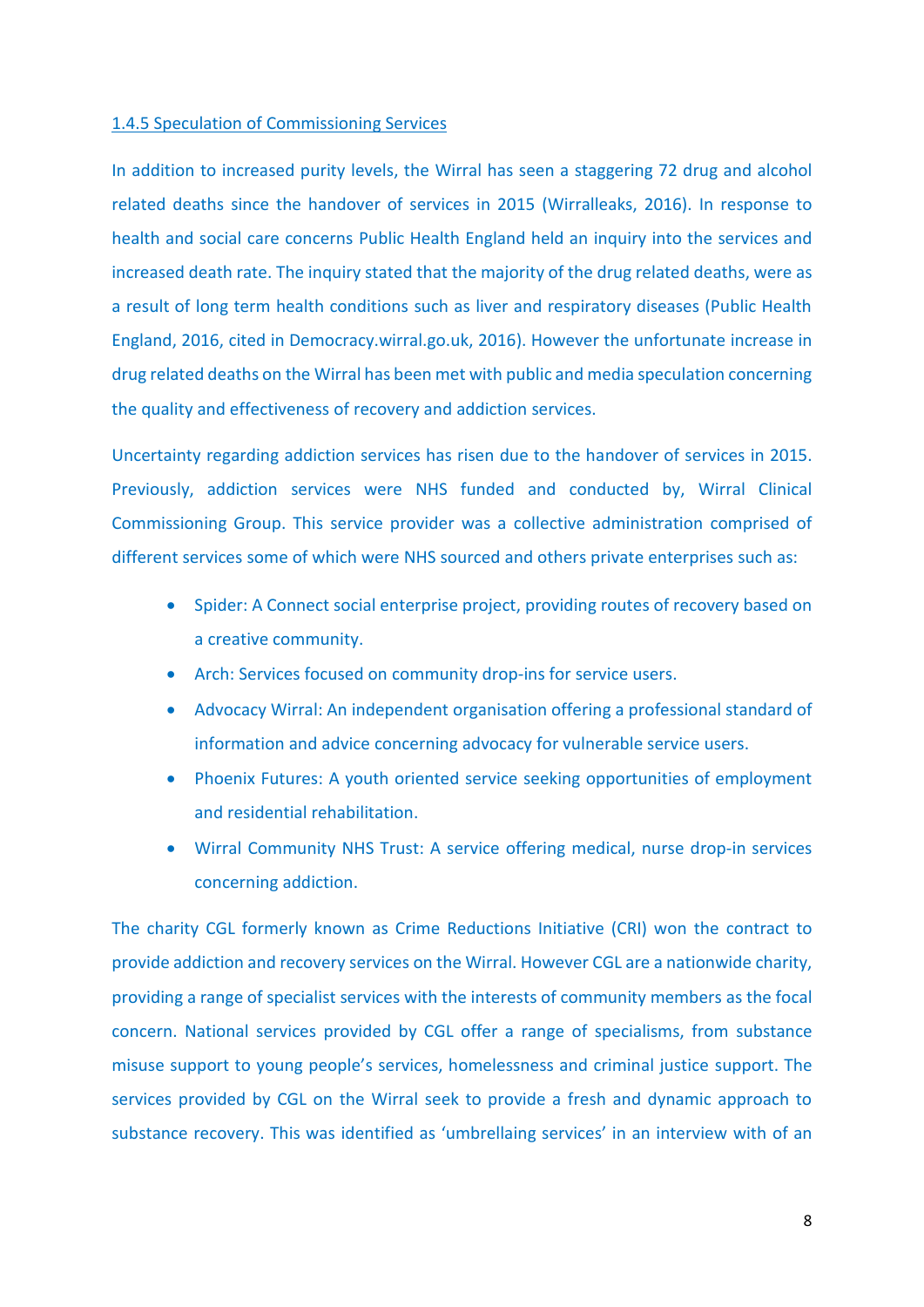employee of CGL at The Conway Street Hub. Below is a quote taken from the CGL website concerning addiction and recovery services on the Wirral.

*CGL are leading a dynamic recovery partnership on the Wirral providing a new Integrated Treatment & Recovery Service… with a passionate belief that recovery can be self-defined, and contagious. A drug & alcohol free lifestyle can be within the reaches of any individual, irrespective of their circumstances. (Recovery Wirral, 2017)*

#### 1.4.6 Policy Context

The foundations of CGL are based on service user needs, as well as corresponding to wider ideological concerns presented by the Coalition Government, such as the Drug Strategy 2010. The Drug Strategy, 2010, saw the establishment of a national five-year drug plan which sought to tackle the root causes of addiction. Wider intersectional factors of addiction which the strategy addressed included matters of poverty, housing and family breakdown. A broader approach concerning tackling addiction is necessary, for example 400,000, 8% of benefit claimants, are drug dependent costing 1.6 million in pay-outs (HM Government, 2010).

The Drugs Strategy 2010, as well the ethos of addiction services under CGL, aim to provide local community needs within targeted services. Consequently, regionally unique addiction and recovery services have allowed the development of Building Recovery in Communities, BRIC (National Treatment Agency, 2012). Additional relevant policy context to set the research within, includes the 2010 amendment of the 'Misuse of Drugs Act, 1971'. The Misuse Drugs Act is considered a central drugs policy which establishes drug classification. The 2010 amendment saw the addition of 'new drugs', including psychoactive substances and legal highs. Subsequently, in 2016 mind alerting legal substances were classified as illegal under the Psychoactive Substance Act (HM Government, 2010). Recent increased popularity of 'legal highs' demonstrates the changeable, dynamic process of addiction as well as evolving barriers of recovery. In light of the changeable nature of addiction and recovery, there is the need for contemporary and innovative services. This is especially the case for recovery on the Wirral, which presents as a problematic region with increased levels of addiction and drug related deaths.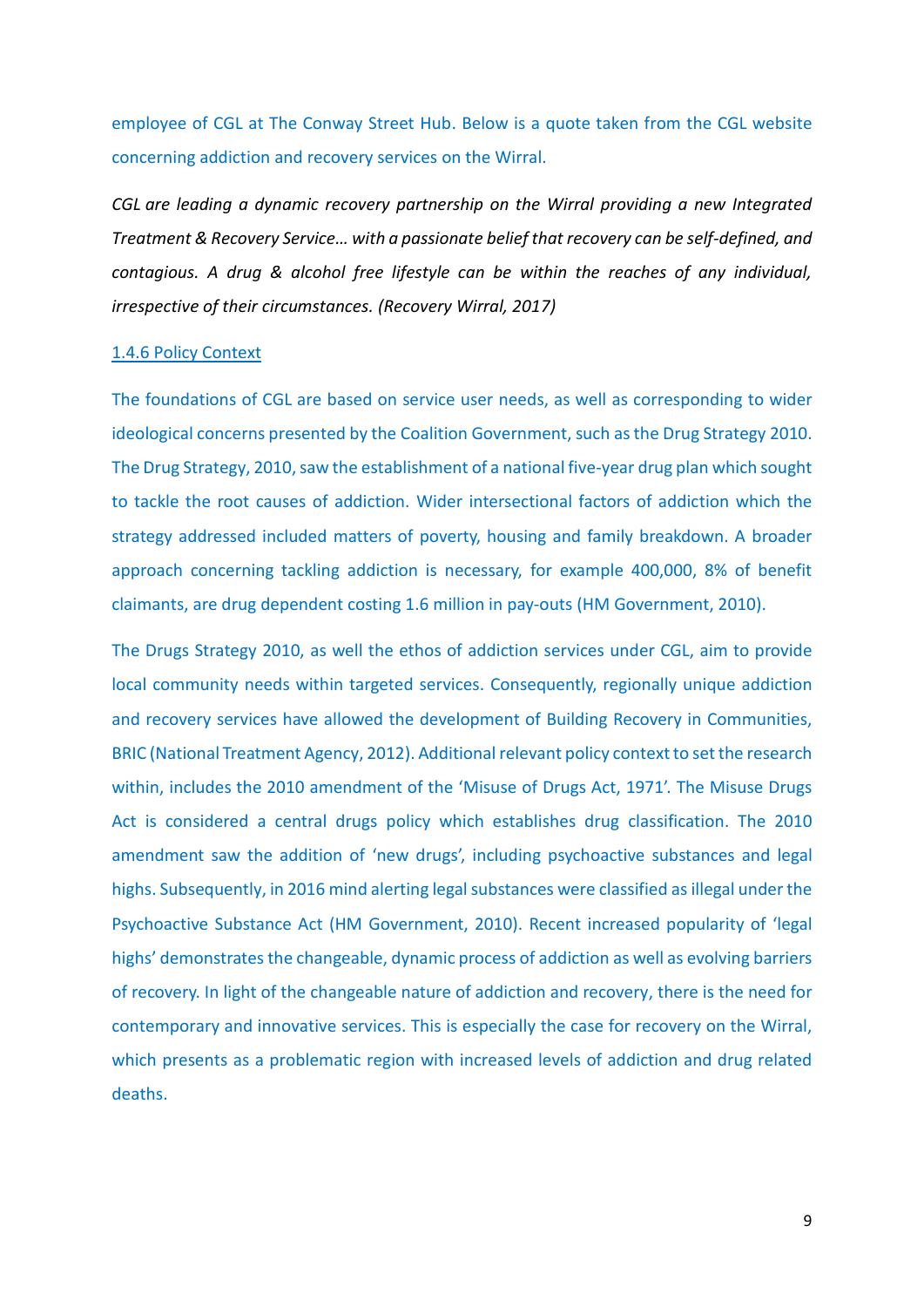# **2. Chapter Two: Methodology**

## 2.1 Locations of Research

The research project 'Your Road to Recovery' was a small-scale study drawing on localised findings which are often highly valued (Hall and Hall, 2004). Due to the vulnerable nature of service users, caution regarding appropriate research methods and compliance to ethical considerations was paramount throughout the project. Such considerations ensured no harm came to participants, whilst ensuring the most data rich outcomes. In order for successful participant rates and data collection, all data was collected between two CGL premises; The Conway Street Hub and Spider. The Conway Street Hub, is a central location service users frequent during initial stages of engagement. The Conway Street Hub offers a range of facilities from medical advice, one to one support and opportunities of group engagement and recovery. Consequently, participants accessing The Conway Street Hub are likely to still be using substances or occupying initial stages of recovery. The second research location, Spider, offered an alternative insight due to the requirement service users are abstinent. Spider provides a creative community route to recovery, which was identified unanimously across the research as a successful service heavily relied upon.

'Your Road to Recovery' did not involve NHS employees, nor did it access NHS patients' medical records. Furthermore, all data collected has been anonymised to ensure no harm came to the project participants. Consequently, the research project 'Your Road to Recovery' received ethical approval from the University of Liverpool's Ethics Committee.

#### 2.2 Method One

The research conducted for 'Your Road to Recovery' comprised of mixed methods, in order to target different participants; service users, volunteers, and employees. Mixed methods ensure a broad perspective concerning addiction services and successful routes to recovery. Service users were considered too vulnerable to directly access, therefore self-administered questionnaires were used to obtain their views (See Appendix 1). Self-administered questionnaires were an effective method as results included both quantitative and qualitative findings due to the use of open and closed questions (Bryman, 2016).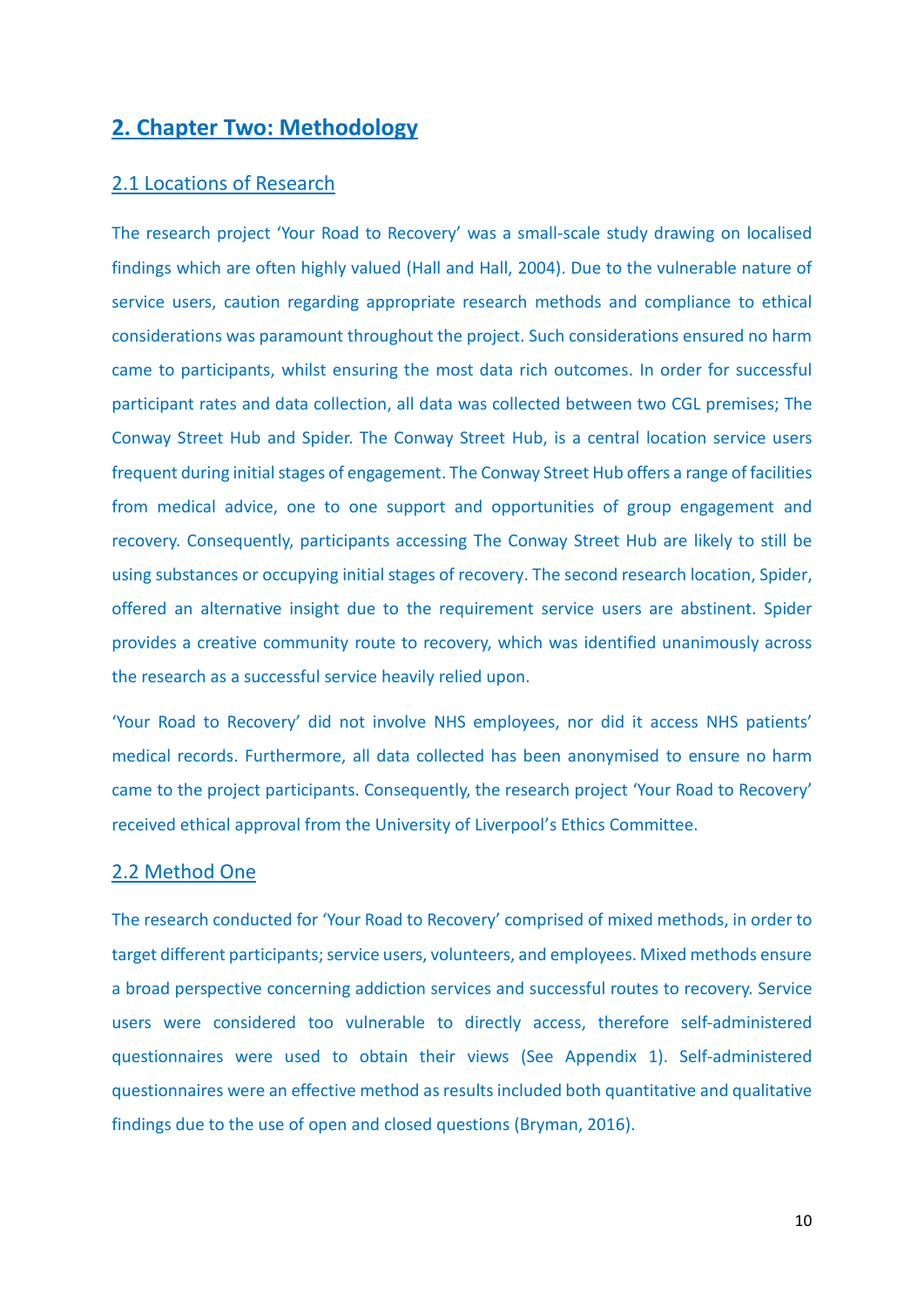Service user questionnaires were completed at both research locations and in informal group environments. At all times the researcher remained present in order to help with difficulties concerning comprehension or completion of the questionnaire. In total 26 service user questionnaires were completed, this does not include one member of the sample who wished not to complete the questionnaire.

## 2.3 Method Two

The second research method 'Your Road to Recovery' performed was focus groups comprised of volunteers and abstinent community members. Two focus groups were held at Spider on two separate occasions both varying in participant size, ranging from three participants to ten participants. Variation in participant size allowed the opportunity for alternative findings to emerge due to differing group dynamics. The focus groups were participant led with the lead researcher interjecting prompts to steer the discussion in the correct research direction. Participant led discussion allowed for justifications, comparisons and conclusions to develop (Bryman, 2016). Both focus groups consisted of male and female participants, as well as a spectrum of abstinent career lengths.

Focus groups gathered volunteers' experiences regarding addiction services on offer under CGL, as well as identifying key factors for a successful recovery. The voices of volunteers provided additional evidence with regards to supporting service user findings established via self-completion questionnaires. Volunteers of Spider are often ex-service users occupying abstinent careers in recovery. Focus Group research allows a balanced account of addiction services and routes to successful recovery on the Wirral under services commissioned by CGL.

## 2.4 Method Three

The final research method for 'Your Road to Recovery', was the completion of two semistructured interviews between the lead researcher and one employee at The Conway Street Hub and Spider. The nature of semi-structured interviews allowed for relevant themes to be covered whilst ensuring flexibility and the opportunity for employees to voice subjective experiences and concerns. Between the two interviews the depth of responses alternated, resulting in interviews lasting 20 minutes to over an hour. However, both interviews proved insightful and allowed for subsequent informal comparisons to be drawn between the two sites of recovery.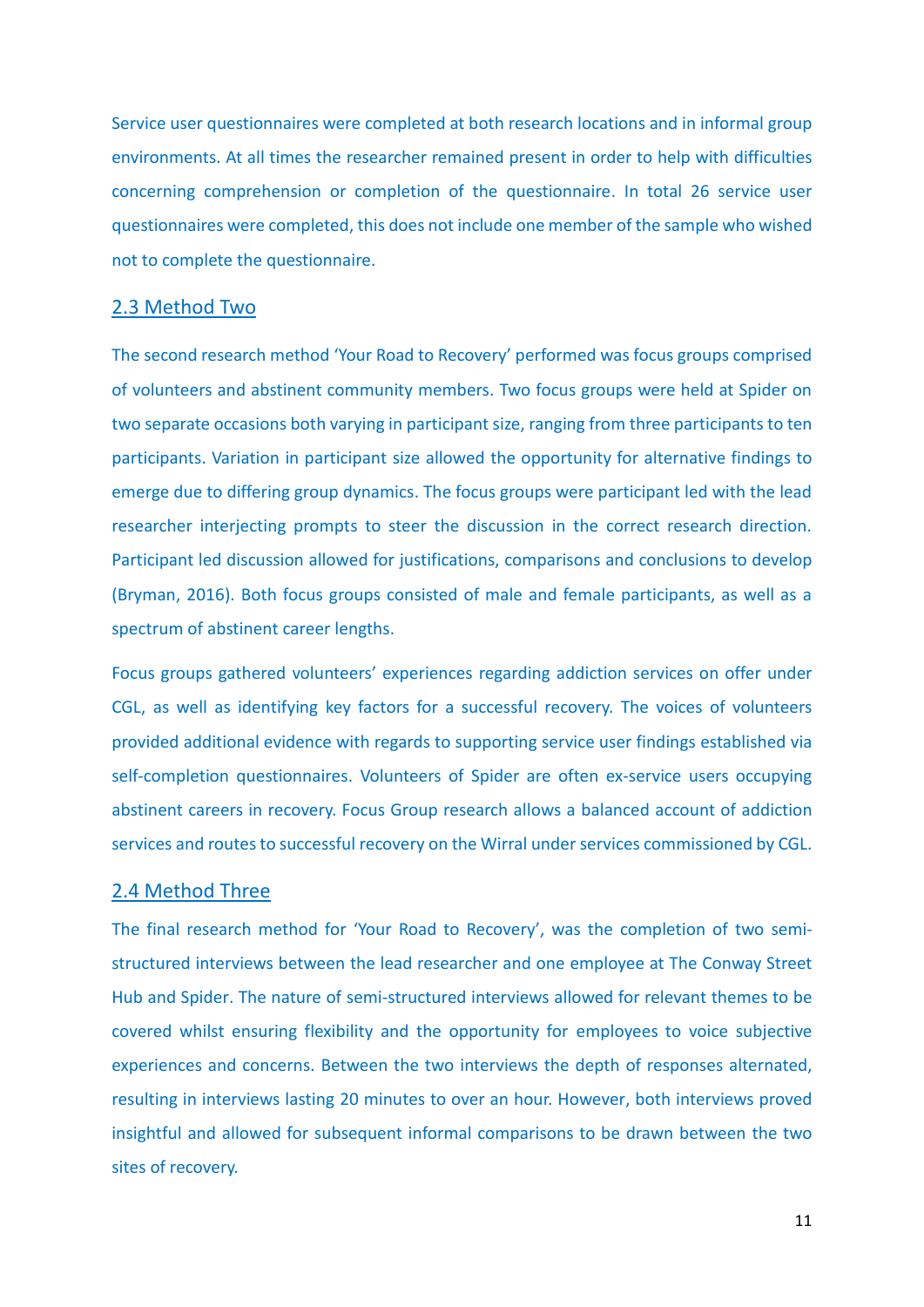All data collected throughout the research project 'Your Road to Recovery' underwent thematic analysis, which has allowed for four common themes to emerge. The opportunity of external independent research conducted by Healthwatch was well received by the commissioner of services CGL, as well as their service users and volunteers. With the exception of one service user all participants considered addiction and recovery services on the Wirral to have improved within the last two years.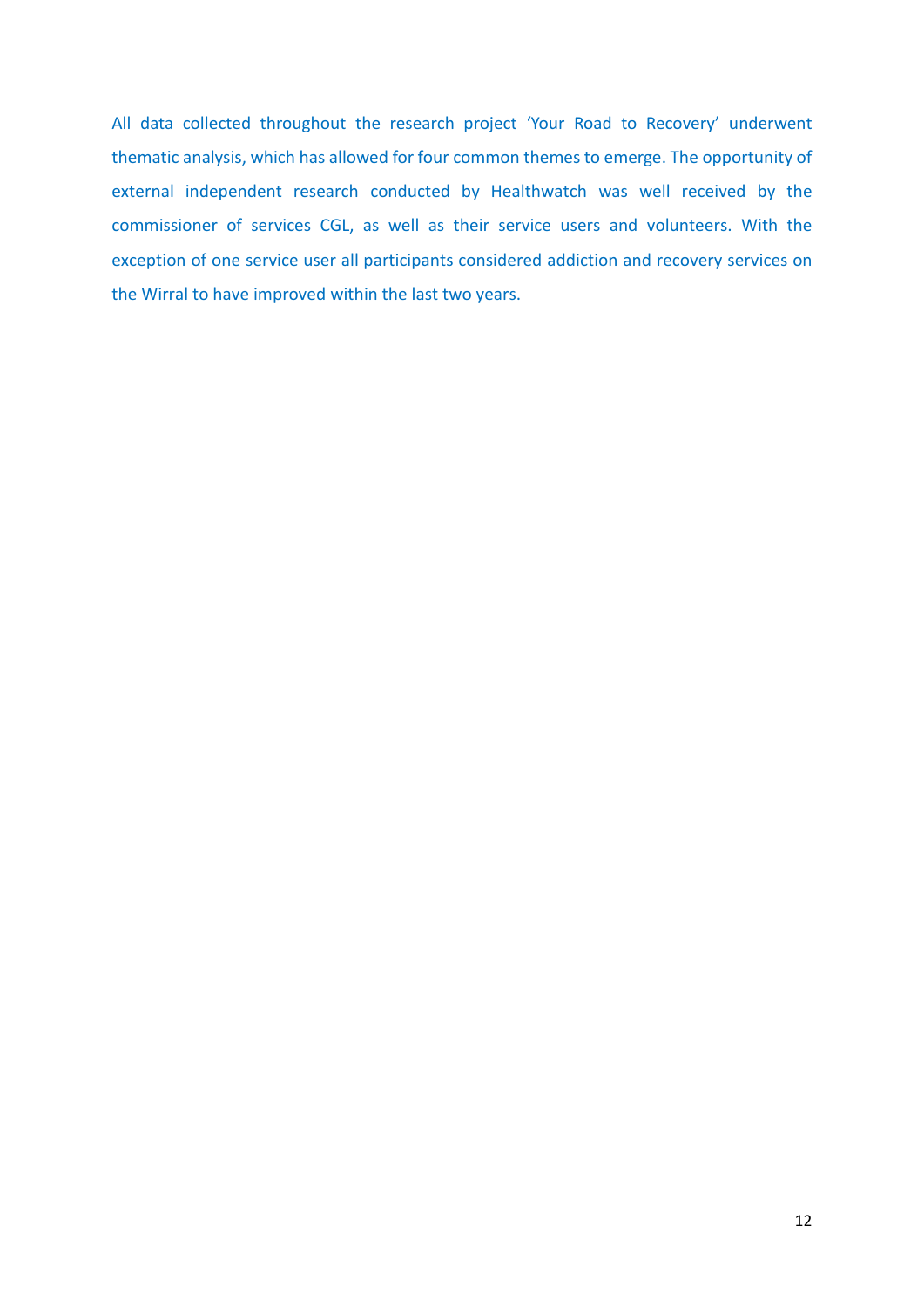# **3. Chapter Three: Discussion and Findings:**

## 3.1 Theme One: Causation

Causation is the first theme to emerge from 'Your Road to Recovery', established via researcher field notes particularly taken from the 'Voyage of Change' group, which identified that recovery must come from within the service user, rather than engaging to please loved ones. In addition to service users engaging in recovery for personal gratification, negotiation of external, social and environmental factors of boredom and normality surrounding addiction must be tackled. All bar two participants out of the 26 questionnaire responses, stated that the Wirral had a higher than national average rate of addiction.

There are vast contributory factors behind service users' perception of higher rates of addiction on the Wirral. It is important for service providers such as CGL to understand various causation factors of addiction to ensure reduced rates of relapse and improved targeting of services. It is essential to understand causation in order to promote successful roads to recovery.

#### 3.1.1 Commissioner Causation Theory

Differences between service user and employee perceptions of causes of addiction uncovered alternative depths of understanding regarding addiction. The difference in addiction perception was gathered by the service user questionnaire responses, and the two employee interviews. Employees provided an objective standpoint to wider socio-political and environmental conditions contributing to increased rates of addiction on the Wirral. They stated that a history of addiction and social acceptance of drug norms are entrenched on the Wirral due to the legacy of the 1980's heroin epidemic. Consequently, both employees stated that the majority of service users occupy an older demographic, between the ages of 40-50 years who represent "a dying breed of ex heroin users" (Spider Employee interview). Furthermore, it was identified that the governments, current austerity measures including pressure to get people back to work through notorious health assessments has only fuelled concerns regarding uncertainties of recovery.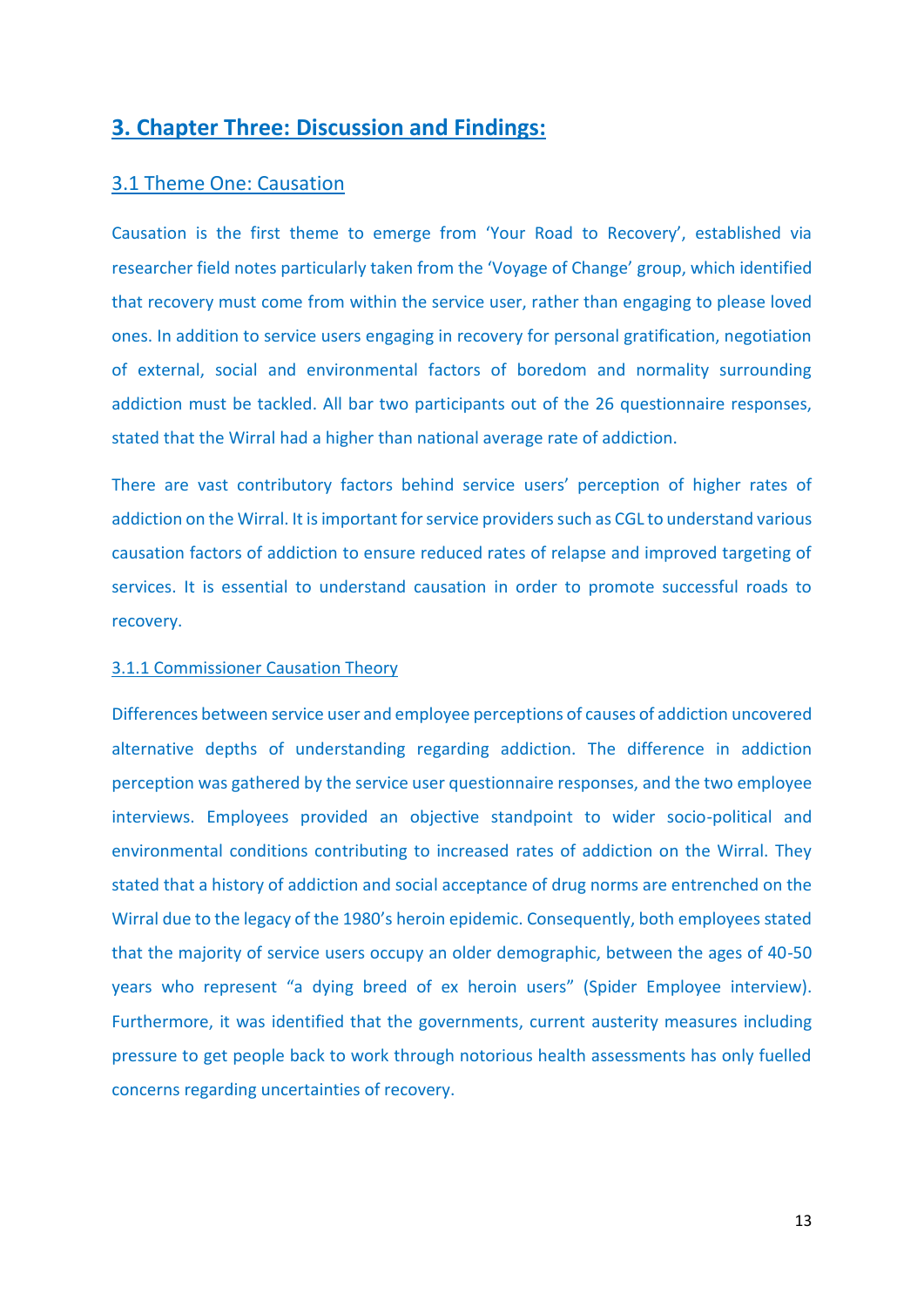#### 3.1.2 Service User Causation Theory

Service user questionnaire responses provided more superficial causes of addiction, including anxiety, stress, poor levels of education and peer pressure. As identified by a service user the Wirral was once "an area of traditional industrial employment, now otiose, causing deprivation in working class areas" which has caused increased unemployment, state dependency, and temporal freedom in a socially miserable region. Thus causing problematic rates of addiction.



Figure 4: Graph identifying Perceived causes of addiction Source: Your Road to Recovery, 2017, Author's calculations

The graph above, Figure 4, constructed on service user responses, supports the service users' claim regarding unemployment and addiction to be as a consequence of deindustrialisation. Figure 4 identifies that only a minority of service users recognised the contribution of illegal highs to levels of addiction. In an employee interview at CGL, it was stated that illegal highs as well as "psychotic stuff that goes on with new drugs" such as skunk, will affect the "younger generations" of future service users. The interview stated that younger generations are currently not engaging in services as they are "still having fun with little responsibilities", however in the future are likely to present serious addiction concerns. To access such a population the 'Voyage of Change' recovery service has expanded, offering drop-in services at the Tesco's community room in Bidston. This extension of 'Voyage of Change' seeks to engage with the wider community including substance users who are not presenting worrying levels of use, as well as friends and family who are concerned for the health of loved ones. Service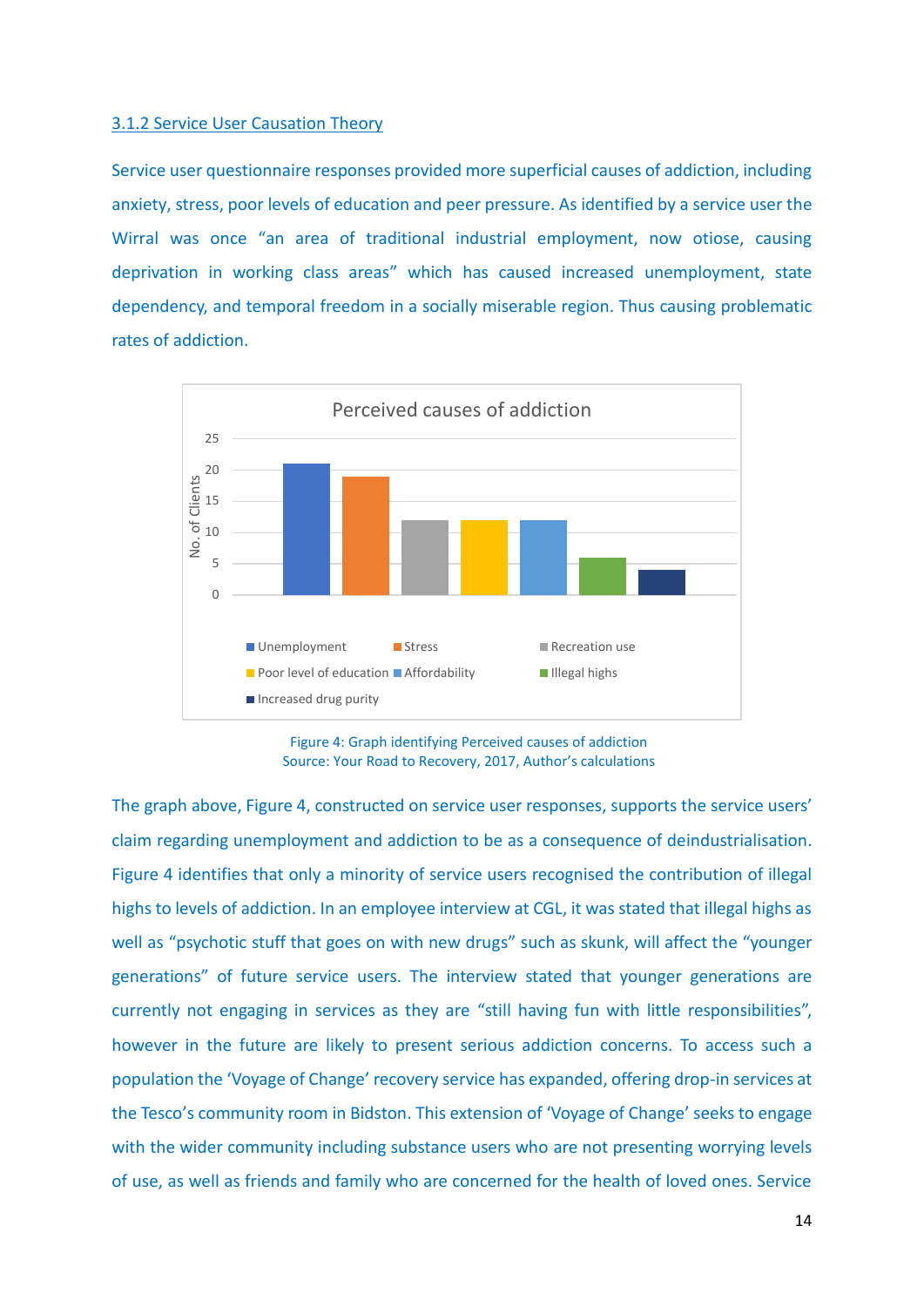users have identified in their written responses that the wider community should be made more aware of and be encouraged to engage in recovery and addiction services.

#### 3.1.3 Innovative Recovery

As a result of vast causation factors of addiction, see Figure 4, there must be conventional and non-conventional routes to recovery. Innovative approaches originate from passionate and energised employees of commissioned CGL services. Interviews with employees identified examples of innovative practices of recovery, which in turn often develop community ties. In the CGL employee interview it was identified that organised visits from the job centre to The Conway Street Hub demonstrated non-conventional successful addiction services. This proved vital in the development of service users' wellbeing, as a result of increased "understanding where service users are coming from" as well as understanding all parties needs to allow for successful recoveries. Further examples of employees facilitating non-conventional recovery activities, include female only group visits from Spider to Tomorrow Women's Wirral as well as mixed sex visits to The Brink in Liverpool in order to ease anxieties concerning accessing other services.

However, the dominant theme which emerged from both focus groups, service user questionnaires as well as one employee interview, was that the most beneficial nonconventional method of recovery is a satellite advocacy service. The closure of Advocacy Wirral was not related to the hand over in commissioned addiction services. However prior to its closure a weekly satellite session was provided at Spider which provided informal yet professional advice regarding concerns of advocacy. Focus group participants stated that learning to deal with triggers of relapse are essential for recovery, concerns relating to issues of advocacy are considered trigger factors of stress, anxiety and relapse. This is not directly a recovery service, however the stress and anxiety caused by financial concerns can often trigger relapse or greater substance use. An advocacy service would relieve pressure from clients who need assistance in performing life skills corresponding to advocacy concerns whilst in recovery. 'Your Road to Recovery' has observed a unanimous voice for the re instatement of advocacy support, in fact in the employee interview at Spider it was stated, "we have at least one phone call a day if not a good few times a week" whereby service users are inquiring and need this service.

15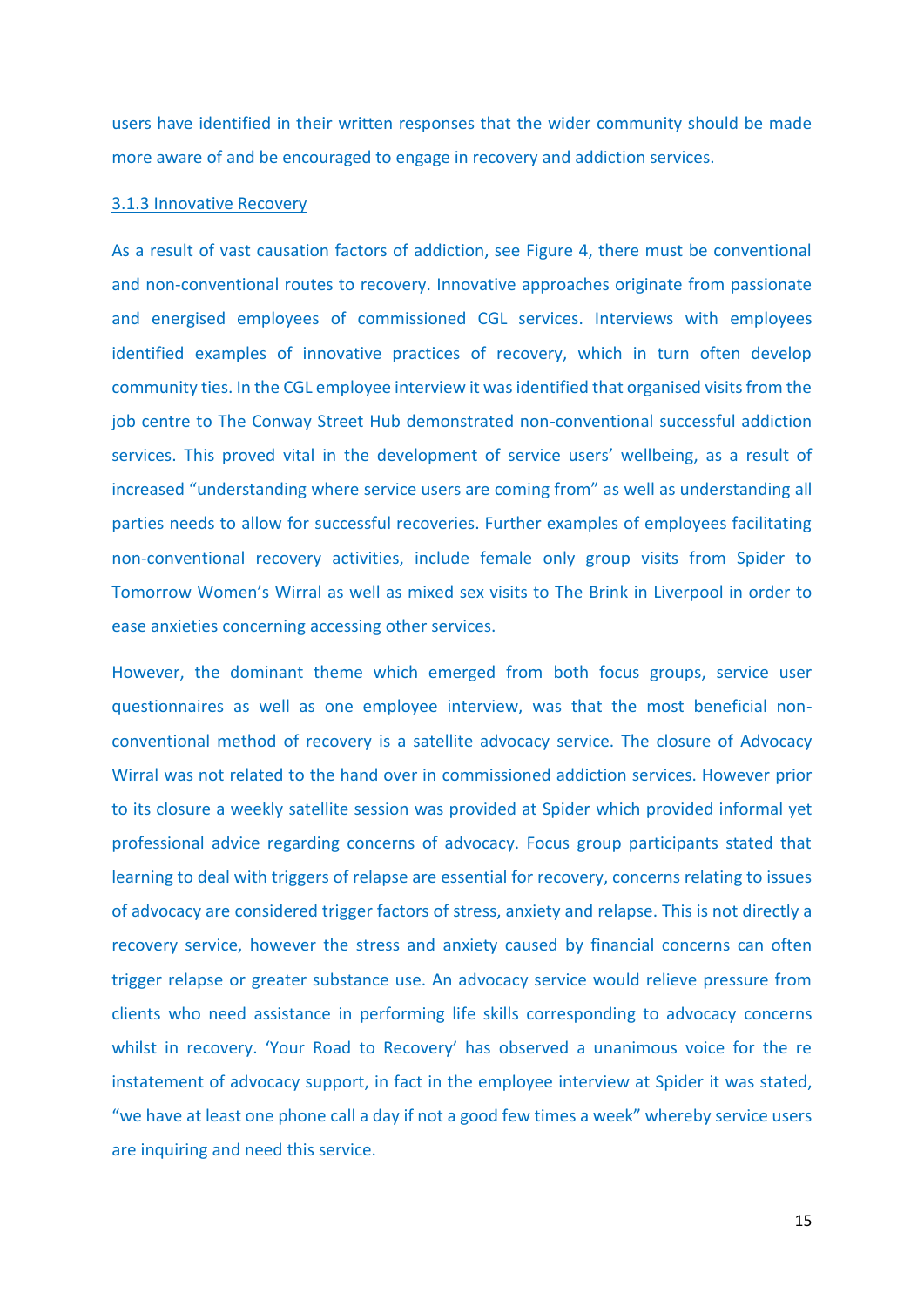#### 3.2 Theme Two: Choice

The second theme identified during the employee interview at Spider was to achieve a successful recovery, addiction services should be "person centred" ensuring that "people having choice is the main thing". A range of addiction services, often performed by group activities allow for clients to individually choose what to engage in, causing them to shape their own recovery journey. Choice in recovery allows clients to engage in services which fuel their appetite and interests whilst appeasing their addiction needs.

Established within the Spider interview as well as researcher observations, individual choice regarding routes to recovery are stated crucial for minimal rates of relapse. Service users must engage in services which appeal and suit to their needs via conventional or non-conventional methods. It was stated by the same Spider employee that "whatever works for you keep doing it… and if you stop maybe you should go back". This demonstrates that commissioning services and employees of CGL encourage clients to self-direct their recovery and engage in activities suitable for their needs.

Additionally, the choice to follow recovery must be as a result of the addict wanting to tackle their addiction, not due to loved one's desire for their recovery. This was identified in the group 'Voyage of Change' at The Conway Street Hub, which mapped out different recovery activities especially for new clients engaging in services. The group facilitator in a later employee interview highlighted that successful recovery is underpinned by internal fixing which entails "finding feelings and emotions you have supressed". The employee stated that unsuccessful recoveries only work on "external fixing" which corresponds to factors of performativity and superficial healing. Methods of external fixing include participants choosing to "have a sun bed, have a haircut, buy a new pair of trainers and buy a new top" (Employee interview at The Conway Street Hub). Therefore, service users must choose to follow the correct methods of internal fixing, via engagement with services that suit their recovery needs as well as following recovery for their self not others.

#### 3.2.1 Awareness of Services

To allow service users to self-direct their recovery, the research project sought to investigate service users' perception of current services available under CGL. Data extracted from service users self-administered questionnaires, identified that clients were most aware of community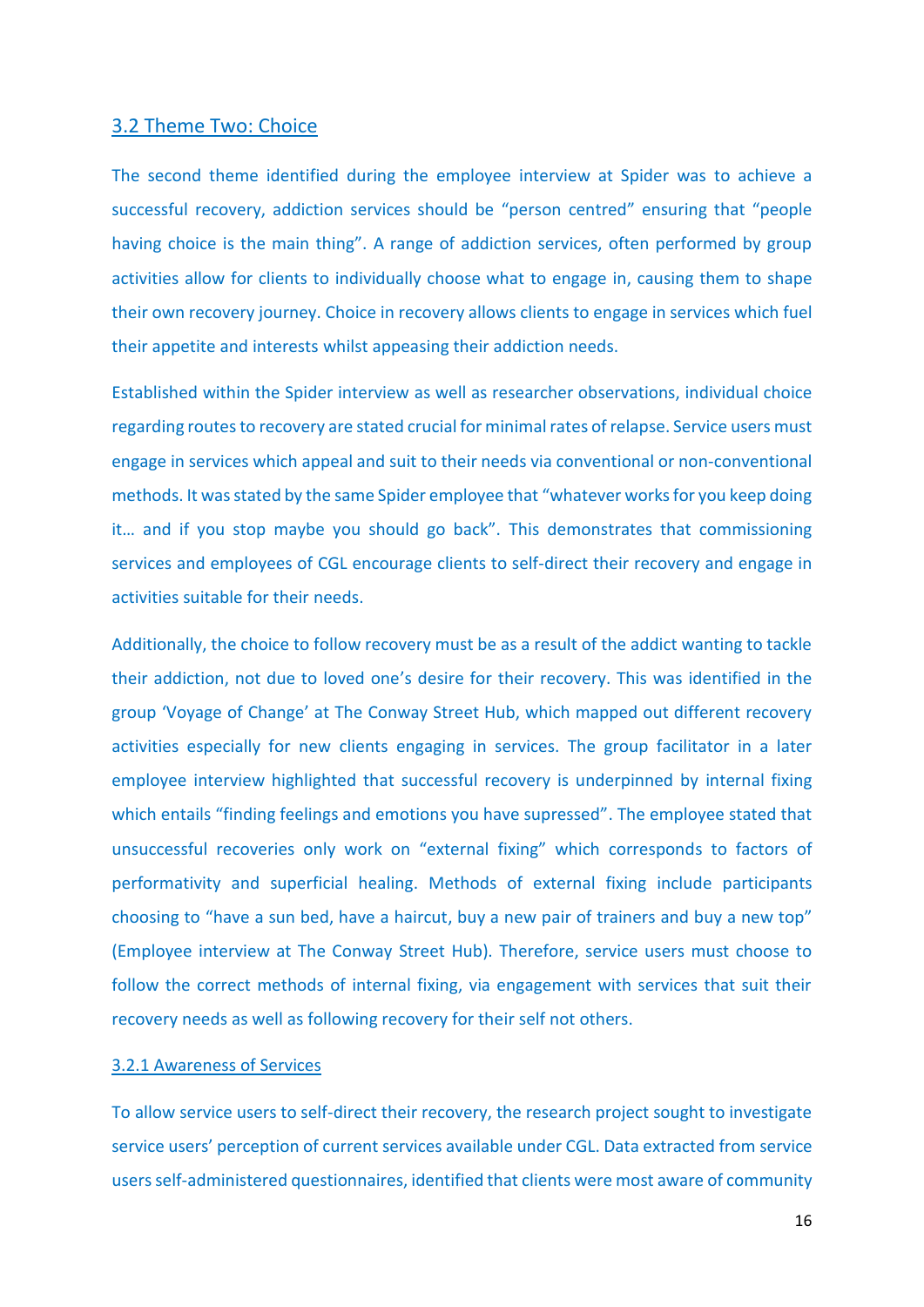routes to recovery including peer mentoring and methods of community detox, see below Figure 5. When drawing conclusions regarding Figure 5, the reader should remain mindful of variations in participant behavioural influences. Observational field notes collected throughout the project identified variation among service users' practices when completing questionnaires, for example some respondents were cautious and sceptical, others enthusiastic and highly responsive. Consequently, both respondent types often ticked all closed questions causing to question the validity of findings drawn from Figure 5.



Figure 5: Graph identifying services clients are most aware of. Source: Your Road to Recovery, 2017, Author's calculations

## 3.2.2 Group Recovery

Service user routes to recovery have naturally increased due to CGL's preference of group focused recovery. CGL offer an extensive range of group recovery activities, which an employee at The Conway Street Hub has described the work produced by group recovery as "undeniable". Group activities ensure that individuals have more opportunities to engage and identify with recovery work, as well as others experiencing addiction or achieving sobriety and abstinence. Group work was only preferred by one of the two employees interviewed, due to the failure to provide sufficient one to one care. However both employees recognised the importance of group identification, and subsequent social networking which minimises the risk of isolation and alienation during recovery.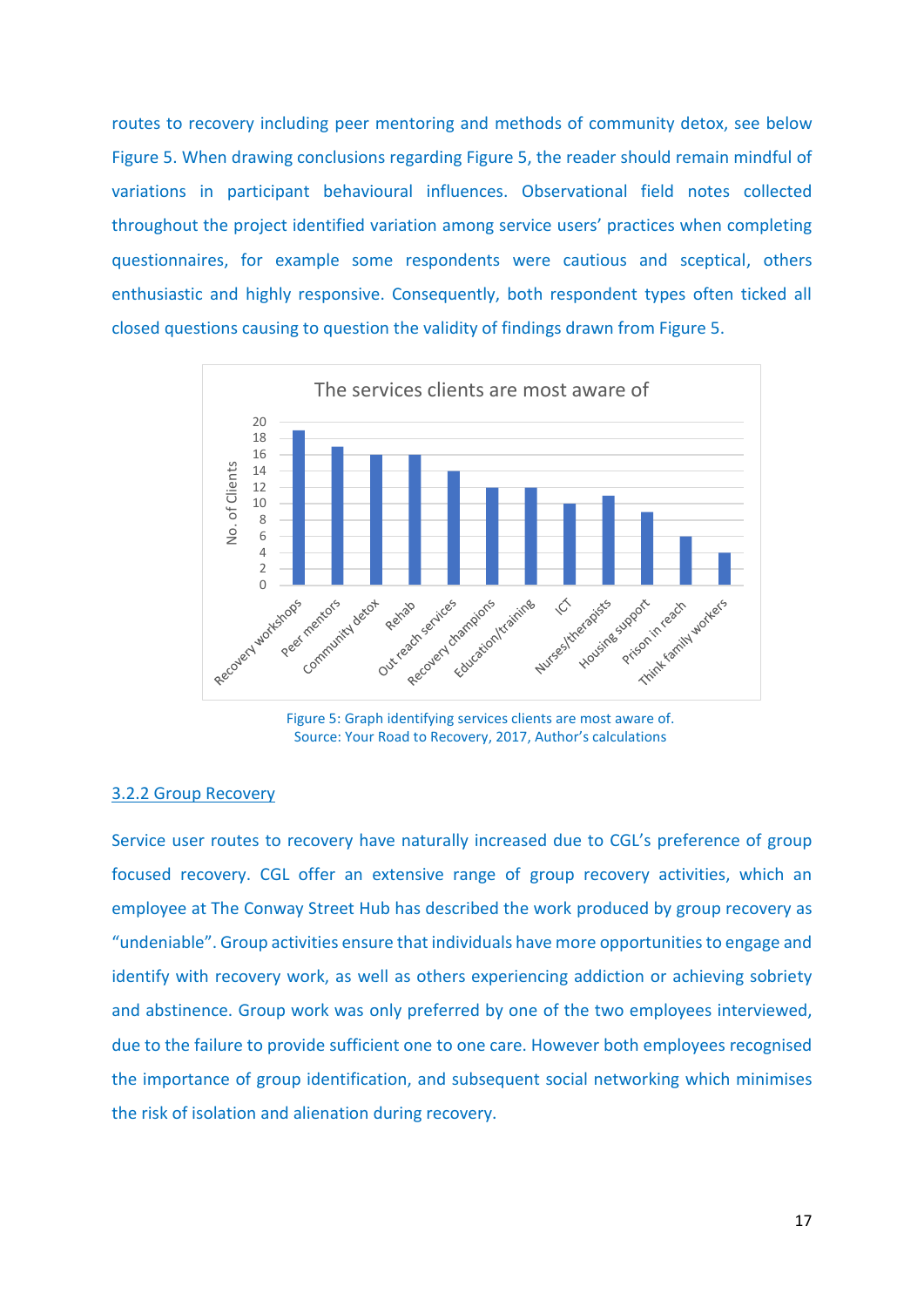#### 3.2.3 Gender Support

In addition to the importance and popularity of group recovery identified by 'Your Road to Recovery', additional unanimous findings across the research project have identified the need for gendered recovery. Service user questionnaires found females were often engaging with or signposted to the female only service, Tomorrow's Women Wirral. After analysing field notes taken from The Brighter Futures Service User Forum as well as The Voyage of Change group, identified that male only groups such as The Silverbacks as well as physical activities groups such as Football, or Walking Football received high male attendance. Focus group participants identified that Alcoholics, Cocaine, and Narcotics Anonymous had an approach which suited males in recovery more than women. Female service users voiced their reservations concerning 'anonymous' recovery services, as they found from experience services to be based on cuddling, compassion, crying and cliques.

To further the theme of gender support, the employee interview at Spider identified 'loss' to be a considerable cause of addiction. Consequently, loss can also be associated to gender, for example loss of employment and male breadwinner status, or loss of female care giving responsibilities. Addiction causation is vast, however gendered support has been identified as a support network formulated on visible similarities often easing initial barriers of engagement. It was stated at The Conway Street Hub interview that "we need more in place for women who have got children", including introduction of "child minding facilities". The establishment of gendered support would seek to reduce the negative stereotype concerning recovery and motherhood. A socially reduced negative stereotype would encourage future mothers seeking recovery to engage. Furthermore, a female focus group respondent at Spider voiced the success of gendered support via the recently established 'Women's Weekly Group'. The focus group identified that women only support, provided an opportunity for women to socialise, which eased the transition back into the community as well as additional non-gendered routes of support.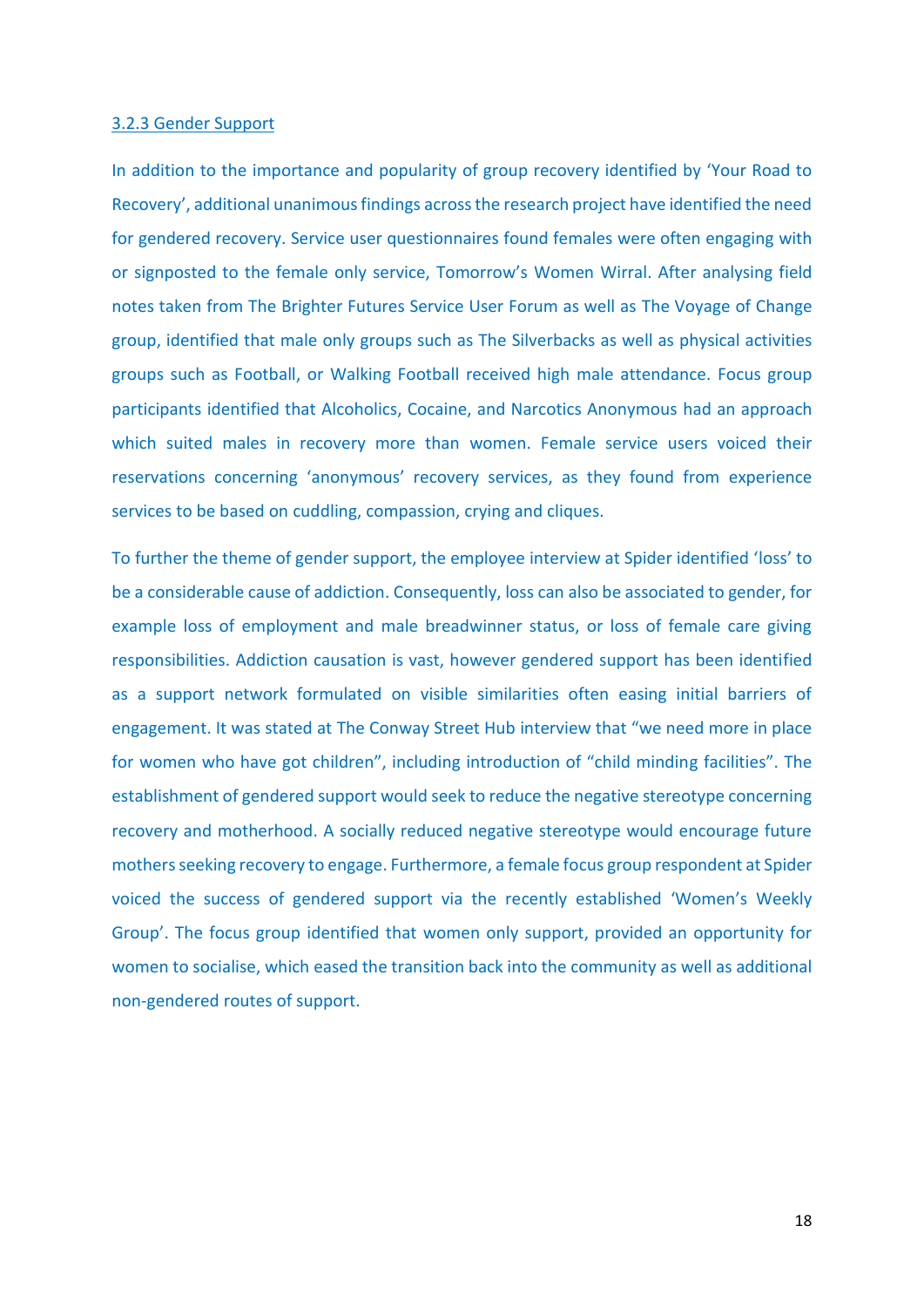#### 3.2.4 Limitations

#### 3.2.4.1 One to One

Both employee interviews identified that despite the undeniable positives of group work, there remains the need for one to one services. This is due to the nature of one to one services addressing internal complexities which are not necessarily suitable for group discussion but essential for recovery. Both employees have implied that since the handover of services there are less opportunities for one to one methods of recovery. The employee interviewed at Spider stated, "from my perspective there could be more one to one" ... "as some people slip through the net" thus suggesting higher relapse rates are a consequence of insufficient one to one work available via CGL.

Minimal opportunities for one to one support identified by employees corresponds to field notes taken from the Voyage of Change group, which highlighted service users' desire and competition to access the Sharp programme in Liverpool. A CGL employee described the Sharp programme as a service which "gets you, whilst working on the internal stuff". The competitive undercurrents observed for placements at Sharp suggests that one to one services on the Wirral by CGL are not as effective. The Conway Street Hub interviewee stated that the Wirral would benefit from an independent, duplicated Sharp programme on the Wirral stating, "Get one, give it to me".

#### 3.2.4.2 Minimal Choice

Despite the increase in choice via the expansion of group recovery commissioned by CGL, there are no alternative routes to recovery on the Wirral. As identified during the Spider interview, "essentially there isn't that much choice, Wirral Ways to Recovery is the choice". Consequently, if a service user did not want to engage in recovery commissioned by CGL, there are very few alternative methods of recovery on the Wirral. It has been suggested that there should be the development of small scale independent, separately funded or charity based addiction services, like alternative recovery methods prior to CGL. Alternative community based addiction services would allow for service users to steadily access community members prior to their assimilation back in the community.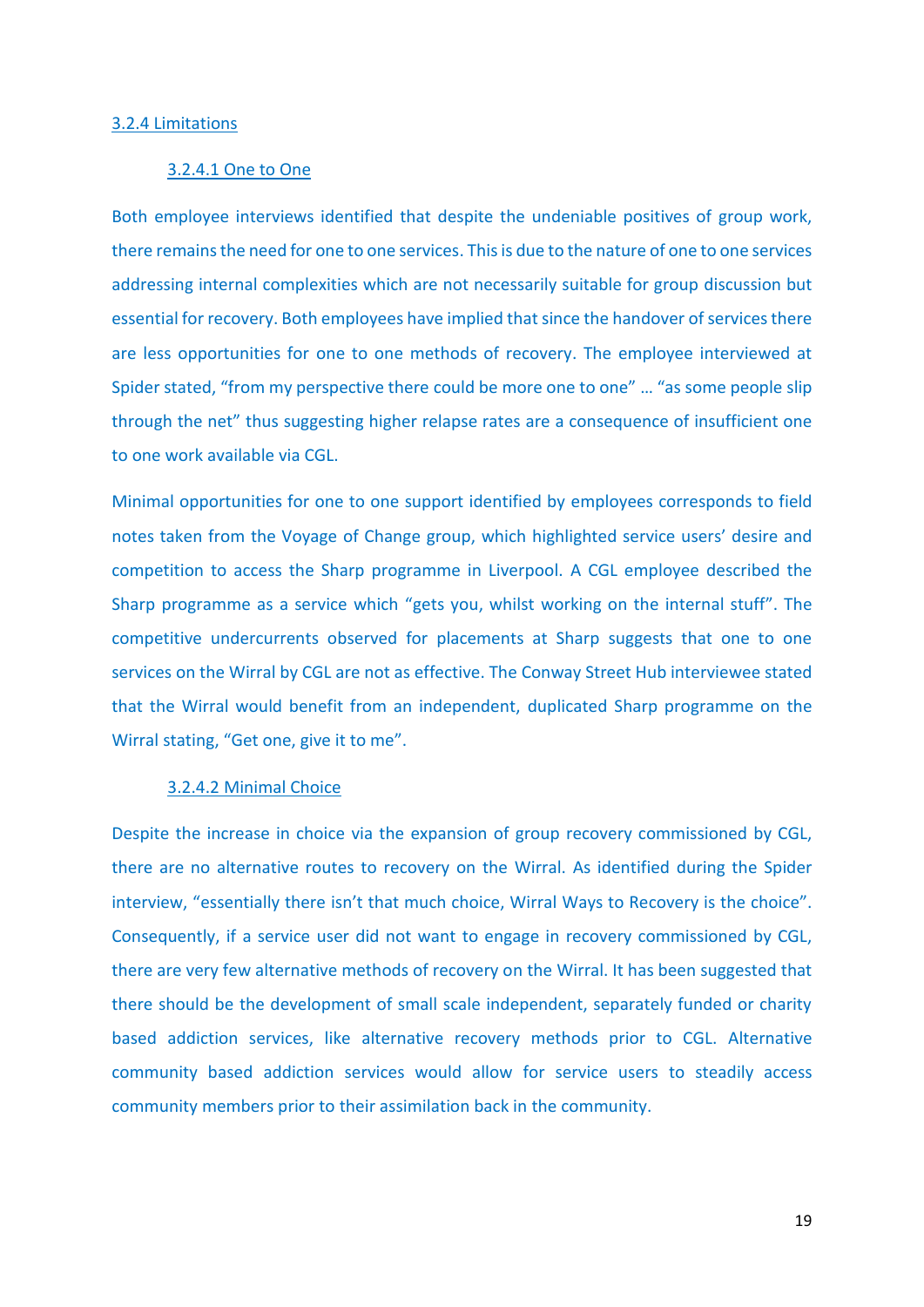Not only has minimal choice been identified within CGL services, 19 participantsidentified the need for more choice regarding seeking mental health support during recovery. Currently the choice regarding mental health and addiction services includes as identified by a CGL employee sign posting clients to "St Caths and Arrow Park" (NHS facilities). Alternatively, as identified in a focus group the out sourcing of mental health support to charity based facilities such as Mind UK is also available. Despite initial perceptions of increased choice of addiction services and routes to recovery under CGL, on deeper investigation identified by all participants of the research project, there are substantial limitations as well as the need to improve intersectional services corresponding to gender and mental health.

#### 3.3 Theme Three: Creative Community Recovery

'Your Road to Recovery' research observations, as well as seven service users separately stated that Spider is the most effective service under CGL, due to the "honest and open approach with likeminded people" (Focus Group participant). The founding principles and ethos of Spider received immense support from all research participants, particularly service users and participants of the focus groups whom the majority were volunteers at Spider. Observational research has identified CGL's dependency of referral and service users' dependency on the creative community, to ensure maintenance of abstinence and recovery.

As identified earlier in the report, Spider is an abstinent, creative community focused on principles of self-development and self-worth, by service users engaging in new talents and expressive activities which develop the mind, body and soul. The Wirral's social and environmental conditions of misery, proves the creativity community ethos of Spider is essential for hope during recovery. As a result, service users seek to rebuild community relations whilst aesthetically improving environmental conditions to help inspire and maintain their recovery status and formulate positive community bonds. A small example of current creative community activities available at Spider include; Health Walks, a Local History Group, Creative Writing sessions, Self-Development activities and Photography.

#### 3.3.1 Expansion of Creative Community

The philosophy of Spider is considered to be successful among service users, as well as volunteers and employees of CGL. Therefore, it was suggested in the Spider employee interview that the ethos of Spider could similarly be translated to services aimed for stable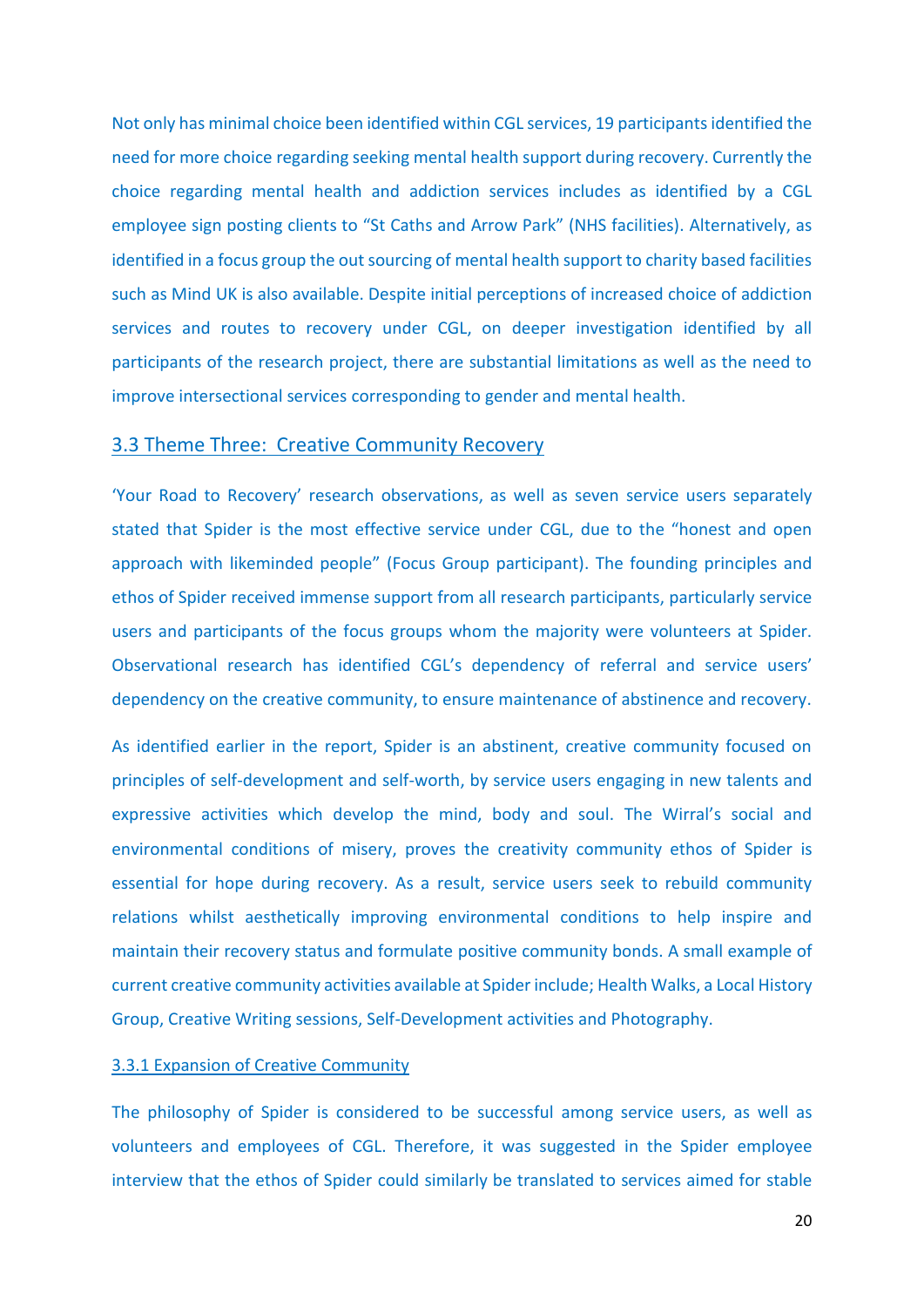scripted clients. The expansion of the service and reduction of the clinical atmosphere of recovery, is desired to increase abstinence and sobriety by demonstrating community assets in order for those still in their addiction to become aware of life in recovery.

Focus group participants at Spider identified creative community recovery as the most successful method of maintenance of abstinence due to the shift in recovery focus. The focus is no longer one of personal tragedy and addiction stories, rather positivity and progression. This approach to recovery offers escapism where service users "leave their addiction and stereotype at the door" (Focus Group participant). A change in recovery focus is refreshing and provides respite from the negotiation of chaotic realities of recovery and adjustment back into society.

#### 3.3.2 Community Hub

The creative community ethos of recovery, led by Spider, demonstrates that successful addiction services, and minimal rates of relapse should include creative outlets and fulfil community needs. Service user questionnaires as well as focus group participants with a history of engaging in services prior to CGL, identify the need for the development of creativity and community focused activities throughout recovery. Therefore, the clinical atmosphere "to stop people going under" (Employee interview at The Conway Street Hub), should be balanced with creativity in order to inspire recovery.

Participants of the focus group compared their desired additional service of an abstinent social environment to The Brink in Liverpool. This proposed service would allow those in recovery and the wider community to engage in new and creative activities whilst networking with others, reducing negative addiction stereotypes. Volunteers stated that service users were fed up of being told to access The Brink which geographically and financially is inconvenient to attend. The premises of Spider was suggested to fulfil such a role on the Wirral, allowing for "family summer picnics" as well as watching "the footie in an alcohol and substance free zone" (Focus Group participant).

An employee of CGL stated that the Wirral would "one million percent" benefit from a facility like The Brink. The introduction of a facility like this could reduce the vulnerability of service users during the evenings and weekends. Weekends and evenings have been identified as the period where service users "get lost in their head and thoughts" (Employee interview at The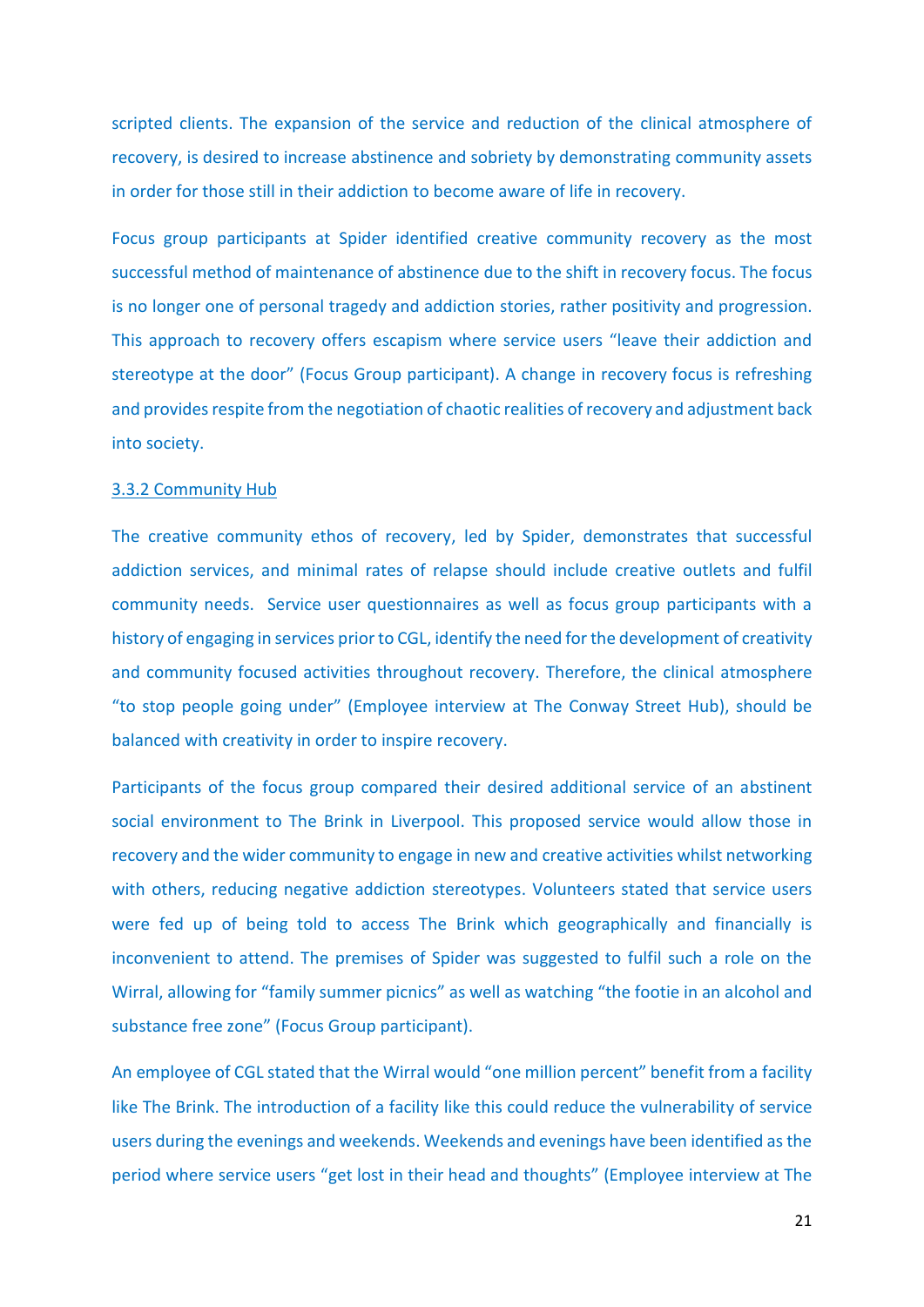Conway Street Hub) and are most likely to relapse see Figure 7 (page 24). The information from Figure 7 identifies how service users would like to see addiction and recovery services to develop on the Wirral. Increased opening hours and more drop-in facilities are among the most common responses, therefore the expansion of services as well as the development of a community hub would improve and maintain recovery.

#### 3.4 Theme Four: Bridging Services

The final theme to emerge from 'Your Road to Recovery' is the implementation of additional services to facilitate a smooth transition between initial engagement to the final stages of recovery. Focus group participants were able to identify the need for the development of services designed to target service users in the middle stages of their recovery. It was identified that at the start of recovery there are vast amounts of support offered and services to engage in. However, at the final stages of recovery focus group participants and the employee interview at Spider stated that Spider is too heavily relied upon, despite Spider never "badging itself as aftercare" (Employee interview at Spider). A proposed service identified by the focus group participants would promote methods of after care, relapse prevention as well as holistic and therapeutic coping mechanisms.

The employee interview at Spider furthered focus group concerns and stated that "there is a little bit missing" in commissioned addiction and recovery services, with the cynical yet realistic speculation surrounding cut backs. The handover of services has seen a "worrying gap" in services emerge due to the closure of Archway (Employee interview at Spider). Proposed bridging services would compare to those formerly provided by Archway commissioned by the Wirral Clinical Commissioning Group, which bridged services between initial engagement and careers of abstinence.

A development of services in the middle of recovery is supported by the disparities in career length identified in Figure 6 overleaf. The trends depicted in Figure 6 are based on findings from service user self-administered questionnaires. The majority of the service user sample had career lengths greater than two years, whilst a minority maintained engagement between six months to a year. The depletion in service user engagement coincides with the proposed introduction of bridging services after initial engagement and the secure abstinence facility of Spider.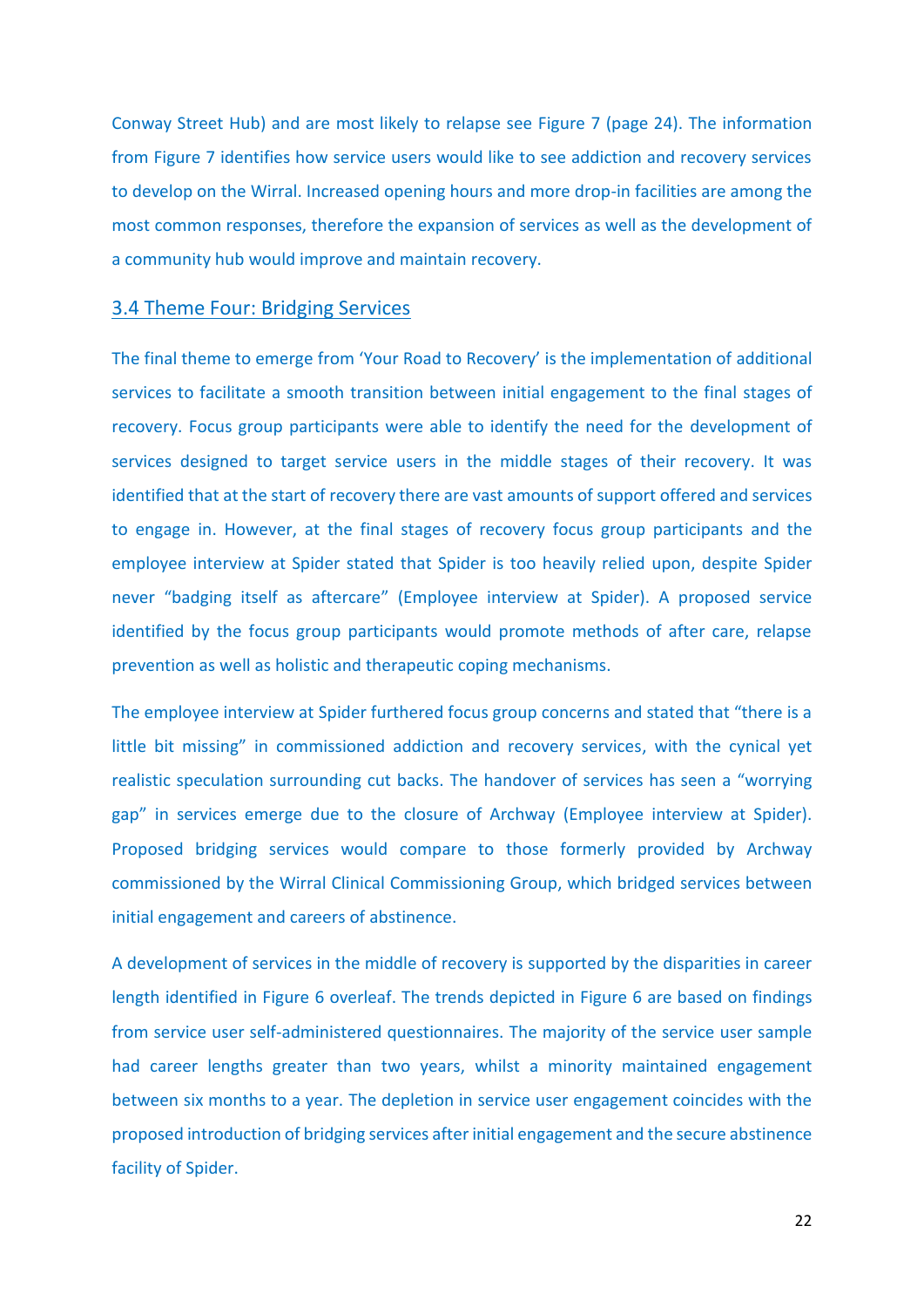

Figure 6: Graph identifying Length of Engagement with Change Grow Live. Source: Your Road to Recovery, 2017, Author's calculations

A theme which emerged during an employee interview at The Conway Street Hub acknowledged a similar need for the implementation of additional services, stating as providers "We are doing enough, but we can always do more". The addition of similar services like Archway would ensure that during lax and complacent stages of recovery relapse would not occur. The desire to expand addiction services should be positively received, as it identifies that clients are engaging well under CGL, however service users would like to see the development of services to ensure a successful recovery.

Additional services that clients would consider effective can be identified in Figure 7, see overleaf. In order to develop services as demonstrated in Figure 7, it has been suggested by service users that there needs to be an increased amount of mental health services working in partnership with addiction needs, as well as increased opening times and 24-hour support.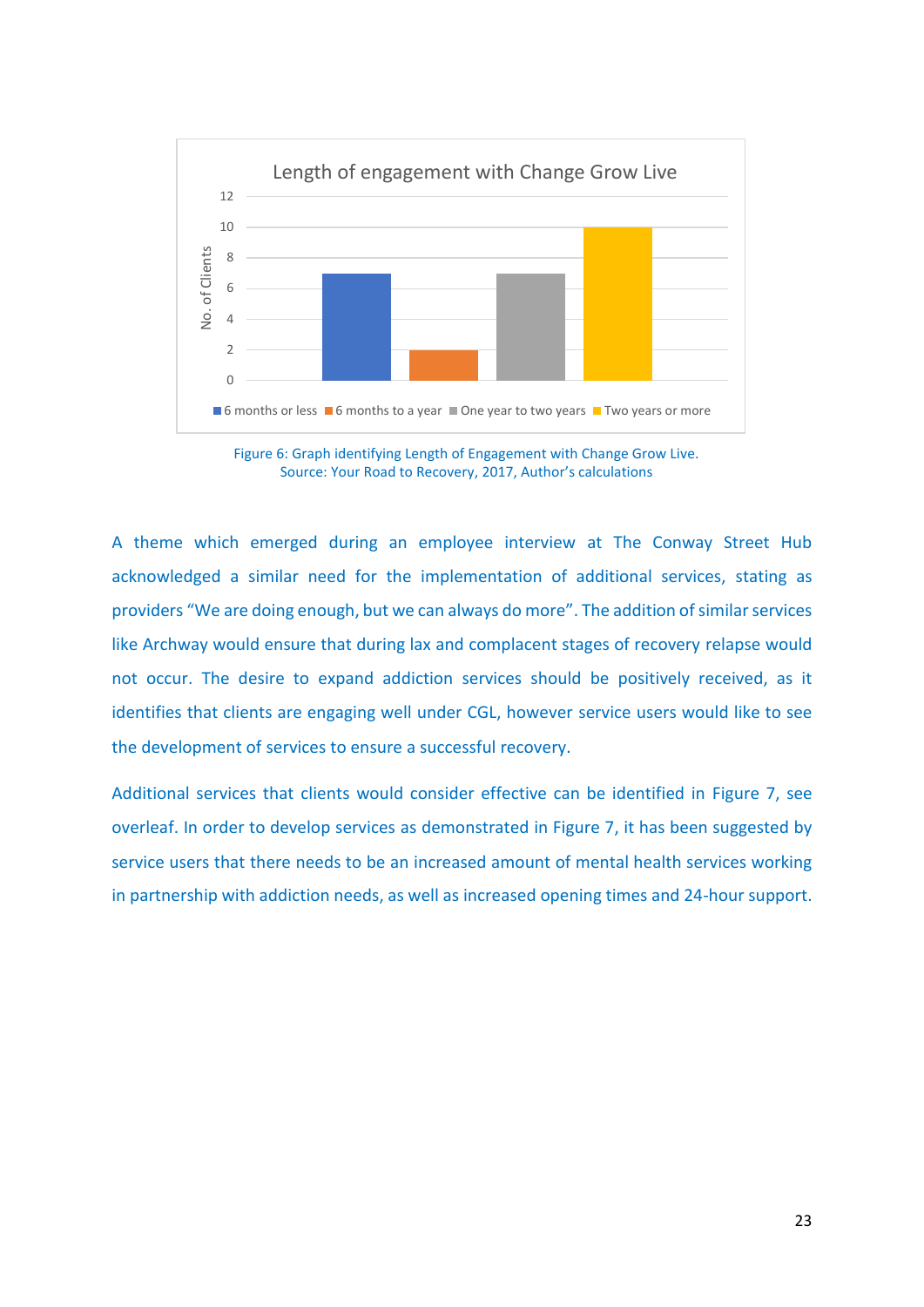

Figure 7: Graph identifying How service users would like to see services to develop on the Wirral Source: Your Road to Recovery, 2017, Author's calculations

#### 3.4.1 Mental Health

In addition to the findings represented in Figure 7, field notes as well as focus group findings identified the need for an intersectional approach concerning issues of addiction and mental health. Focus group participants identified that current services concerning mental health under CGL predominately include the signposting to external services. In light of this research finding, CGL cannot rely on the 'Move On Up' mental health project at Spider to sufficiently fill the need to combine mental health and addiction. Furthermore, the 'Move On Up' project is only accessible for abstinent non CGL clients. This therefore demonstrates the need for additional mental health and addiction services for service users at the start of their recovery journey.

#### 3.4.2 24-Hour Support

As identified in Figure 7, and additional focus group discussions it was stated that the majority of addiction services operate on a traditional Monday to Friday, 9am-5pm basis. As identified in Theme Two, Choice, there is a need for an informal facility like The Brink, which would allow for increased opening hours and crisis intervention. The desire to increase opening times, and give 24-hour support would increase opportunities for service users to engage in recovery. Such a proposed extension of services has been identified as hugely beneficial for service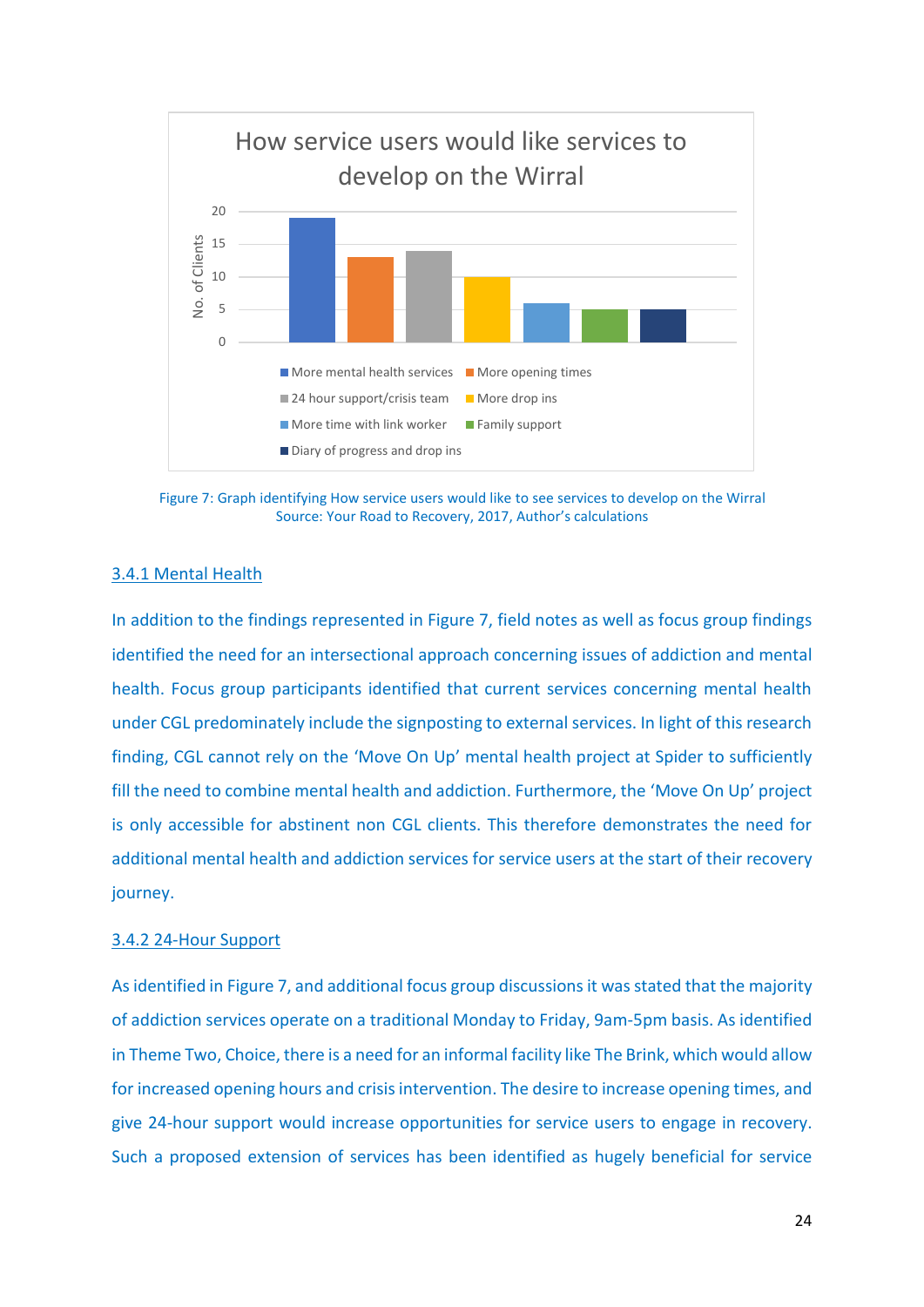users who are in employment and struggle to attend services during the working day. This finding from focus groups would suggest the minimal evening and weekend services currently available do not suit the needs of service users. Therefore, the reconstruction and development of additional activities and services to provide increased opening hours and 24 hour support is required.

When discussing this finding in an employee interview at CGL it was stated that "we already have 24-hour support" by the way of the 24-hour, 'Voyage of Change' mobile telephone service, as well as 'The Warrior Down' mobile telephone service. Both telephone services offer 24-hour support regarding relapse prevention and cases of relapse. The 'Voyage of Change' telephone mobile has received great support from service users and focus group participants, however, the 'Warrior Down' mobile, whilst an important service has been identified by focus group participants as a service which is "too late" as relapse has already occurred. Focus group participants have identified for the development of recovery services there needs to be a 24-hour or late night drop in facility which would ease periods of vulnerability.

## 3.5 Summary of Discussions and Findings

CGL provide a range of routes to recovery offering community group focused approaches in order to achieve an abstinence career. Later stages of recovery under CGL heavily explore themes of creativity and development of self-worth and creative skills. Self-development and sobriety allow for service users to explore new talents as well as engage with like-minded individuals, in a safe abstinent non-judgemental environment. Regardless of individual factors of causation, there is an atmosphere of positivity surrounding recovery and addiction services through the entirety of the process. However, to develop recovery focus group participants have stated that service users would like their voices and experiences to be heard more frequently to ensure transparency. The need for greater transparency was observed at The Brighter Futures Service User Forum, and the conflict in discussion regarding available Hepatitis C medical and informal support.

In contrast to initial concerns outlined CGL offers a progressive and unique approach to recovery on the Wirral. Addiction and recovery services under CGL are highly regarded as successful and favourable services. There is clear scope for development and progression of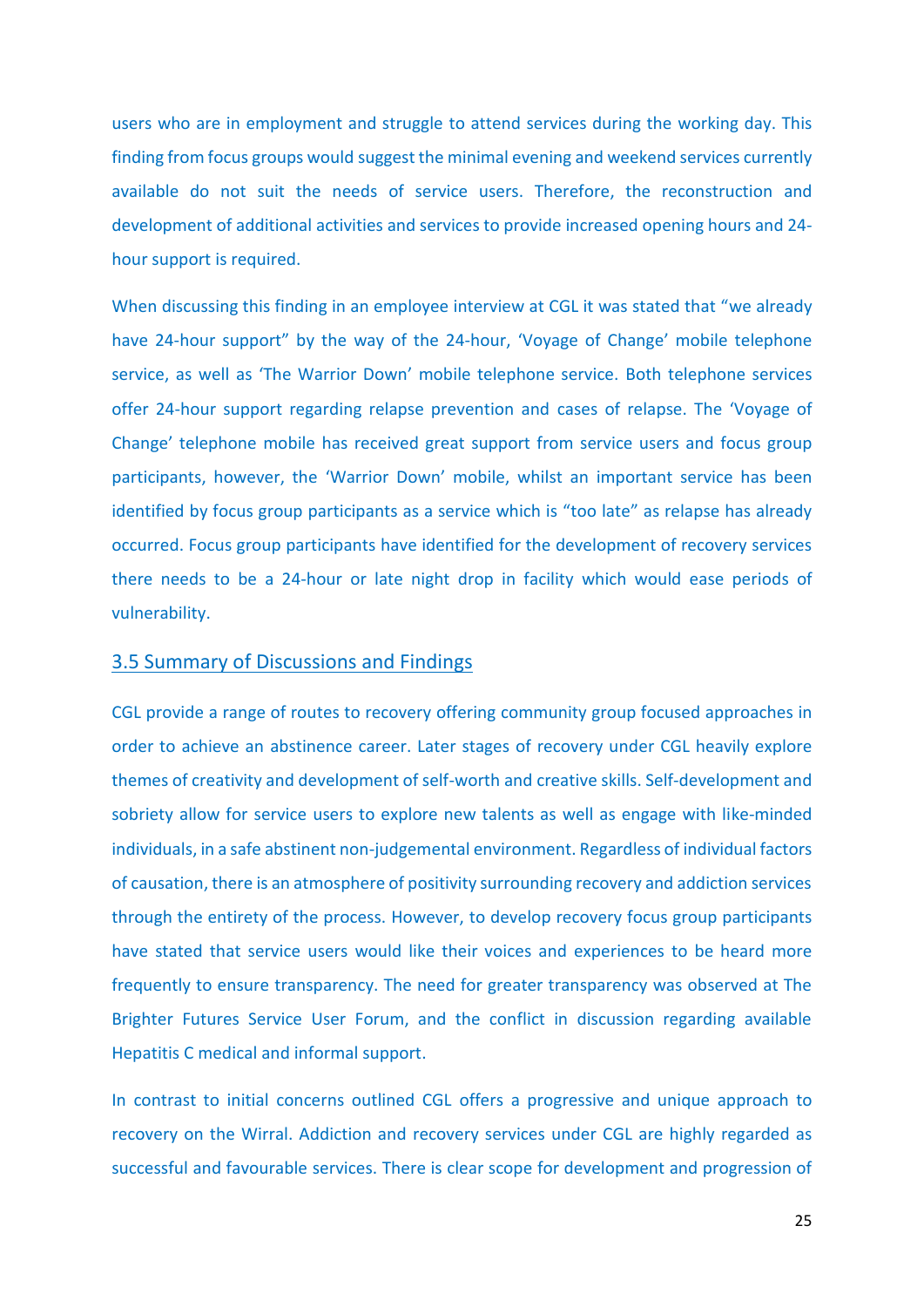recovery under CGL, however if the ethos behind commissioning of services is to listen to the voices of service users this would help to ensure improved services.

# 4. Chapter Four: Recommendations

Outlined below are three reasoned and calculated recommendations drawn from findings of 'Your Road to Recovery':

- 1. Install greater choice concerning routes of recovery outside of commissioned CGL addiction and recovery services. Such additional partnerships would be performed by local organisations and charities, seeking to fill voids in the current CGL service. External partnerships should seek to provide support concerning mental health, advocacy and one to one sessions addressing root causes of addiction.
- 2. Establish wider community engagement to reduce prejudice concerning addiction and recovery, as well as to ease client transition back into the community. Proposed methods of community engagement include:
	- Working in partnership with local schools to educate younger generations of the dangers of recreational drug use, as well as the struggles of addiction and recovery unique to the Wirral.
	- Develop partnerships with charitable bodies with the aim to collectively raise awareness and fundraise for service users of CGL. Fundraisers would seek to provide financial support to supplement recovery needs, such as paying for transport fares.
	- Providing a provisional informal social hub such as The Brink where social engagement between service users, friends and family as well as the public can occur. The social hub would provide a site of controlled and safe service user and community engagement.
- 3. Provide additional addiction and recovery services aimed at service users in the mid stages of their recovery, often a period of complacency and minimal available services. A proposed bridging service would provide facilities similar to those of the previous Archway service, as well as ensuring sufficient after care facilities.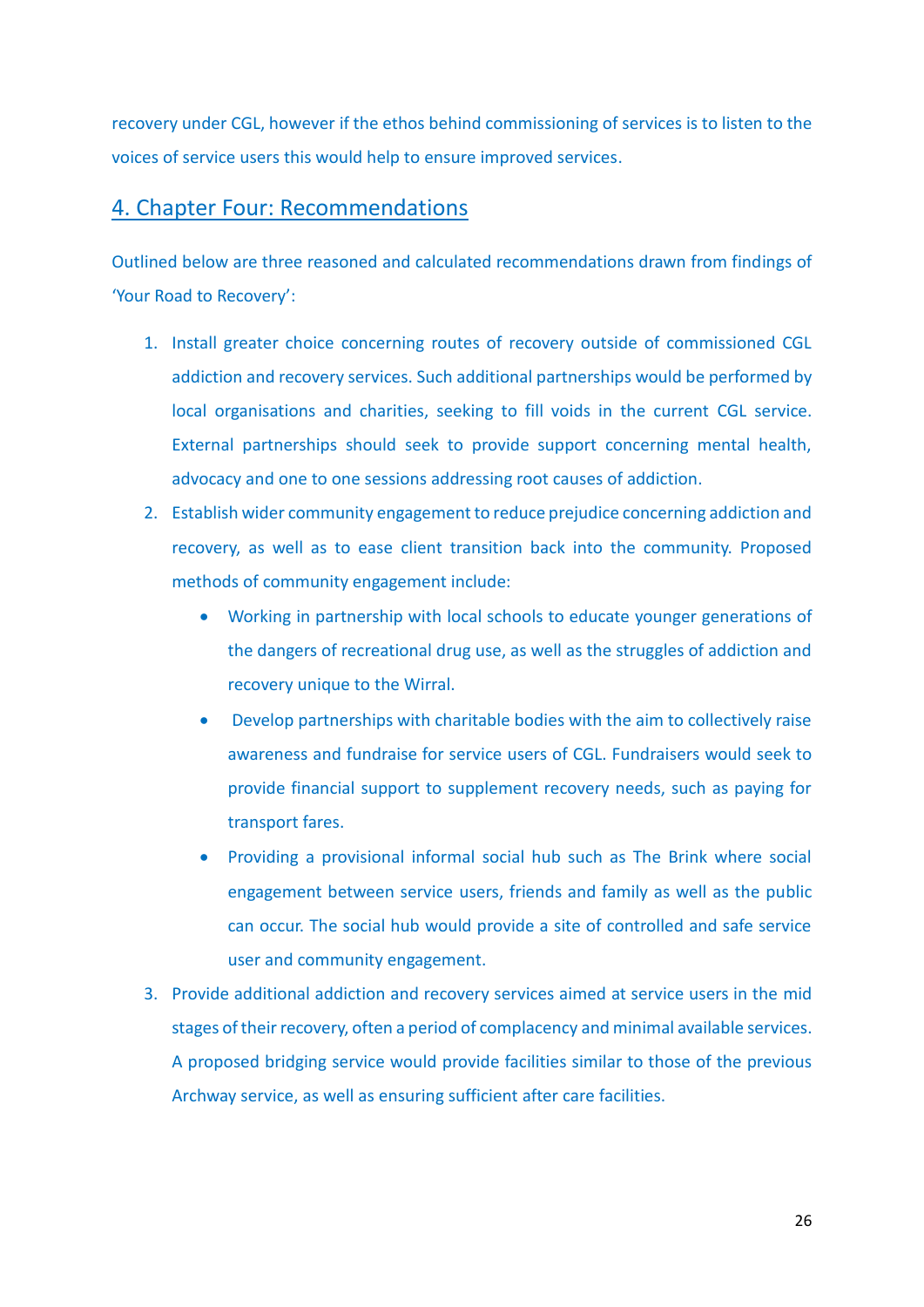# **5. Chapter Five: Conclusion**

The independent project 'Your Road to Recovery', by Healthwatch, has produced an academically reasoned insight into service users' experiences of addiction and recovery on the Wirral. The findings from the research project are specific to addiction and recovery services on the Wirral and services commissioned by CGL. However, general findings can be reflected to wider areas with problematic addiction levels across the North West and United Kingdom.

The implementation of the project saw the gathering of voices of volunteers and employees. The additional research populations allowed for a deeper insight into addiction and recovery services ensuring that the majority of service users' findings were reconfirmed, thus giving the service user voice greater strength and accreditation. All three methods of data collection targeted at three different participant groups, as well as informal observational field notes have all produced extremely positive conclusions concerning current addiction services on the Wirral provided by CGL. However, the positive findings concerning CGL and addiction services should not distract from the current concerns of participants.

The majority of respondents identified the opportunity for recovery had increased within the last two years, and preferred methods of recovery included community and group focused activities. Group activities allow for informal micro communities of support and friendships to emerge, in an environment of creativity and community engagement. Spider focuses on creative recovery and community engagement and has received the most support throughout the project. Principles of Spider reflect an innovative and a refreshing approach to recovery, despite "socially miserable" conditions whereby problematic drug consumption is considered a norm (Employee interview at The Conway Street Hub).

Successful addiction and recovery commissioned services under CGL should be celebrated and held in high regard. Despite the recent transition in service provider, 'Your Road to Recovery' has identified significant amounts of positive and successful routes to recovery via acknowledging service users' voices.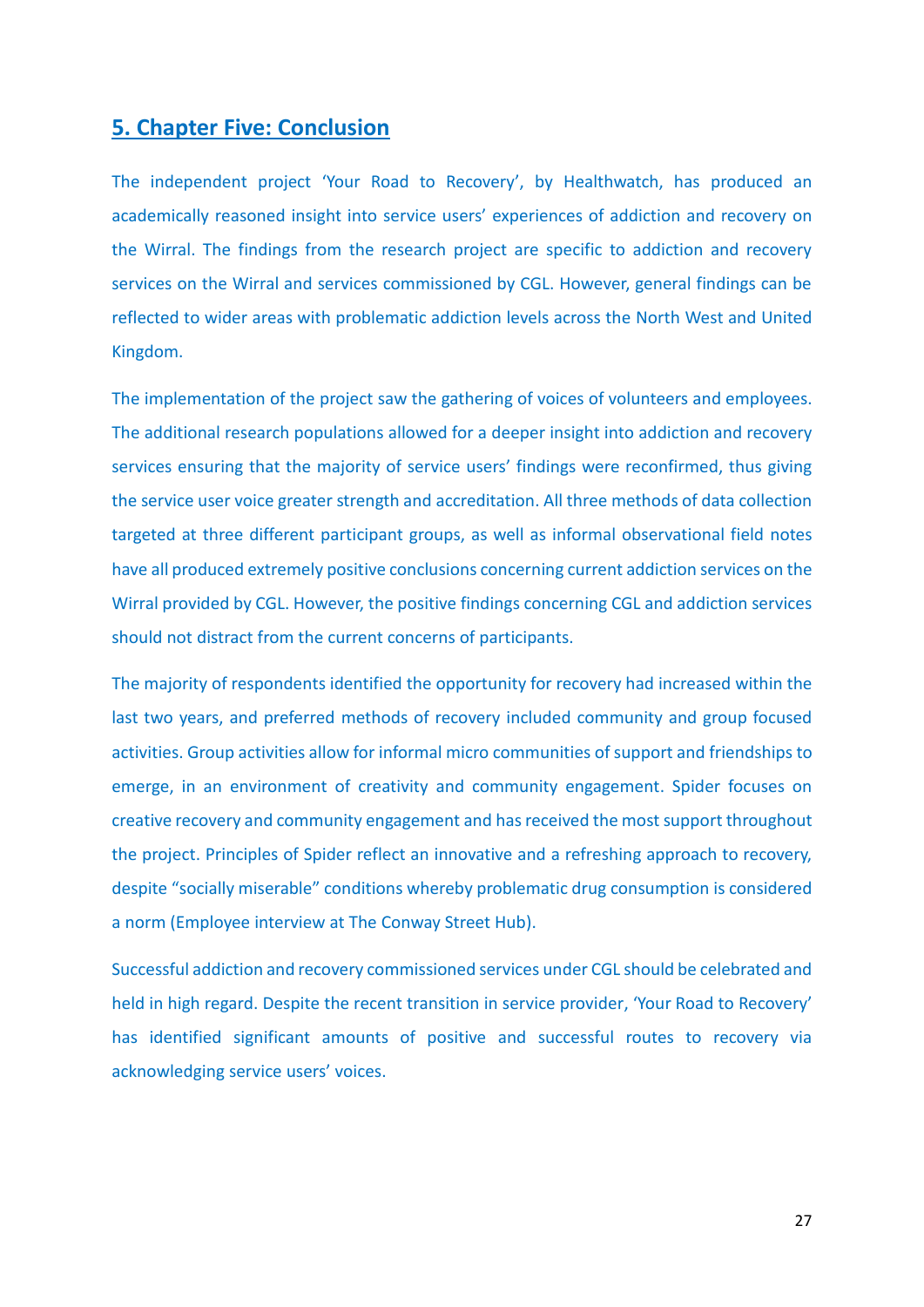## 5.1 Limitations

Within the successful and positive findings of the research project it is necessary to reflect upon less positive findings and areas of concern. Limitations of the service that have been identified should not bias the audiences' perception of the positivity surrounding current CGL services. However, to develop and increase successful rates of recovery it is essential to identify areas of weakness and improvement. Throughout the report voices of concern and improvement have been referenced and identified. Areas for suggested improvement include:

- Increased mental health support especially in partnership with addiction needs
- Maintenance of one to one addiction sessions, addressing internal root causes of addiction
- Increased opening hours, in addition to 24-hour support for those at points of weakness in their recovery.
- A facility open to the public, friends and family, whereby informal safe socialisation and routes to recovery can organically evolve.
- Additional addiction and recovery services to replace Archway. A service available after initial engagement to ensure all recovery work is completed.
- Greater transparency and communication between commissioner of services CGL and their employees who possess power and autonomy over services and service users.

To summarise, 'Your Road to Recovery' has provided an insight into the vast addiction and recovery services CGL offers on the Wirral. The project has successfully obtained the voices of service users, who identified addiction and recovery services as positive and inspiring. Routes to recovery focus on creativity, self-development and self-worth, deployed via methods of group recovery.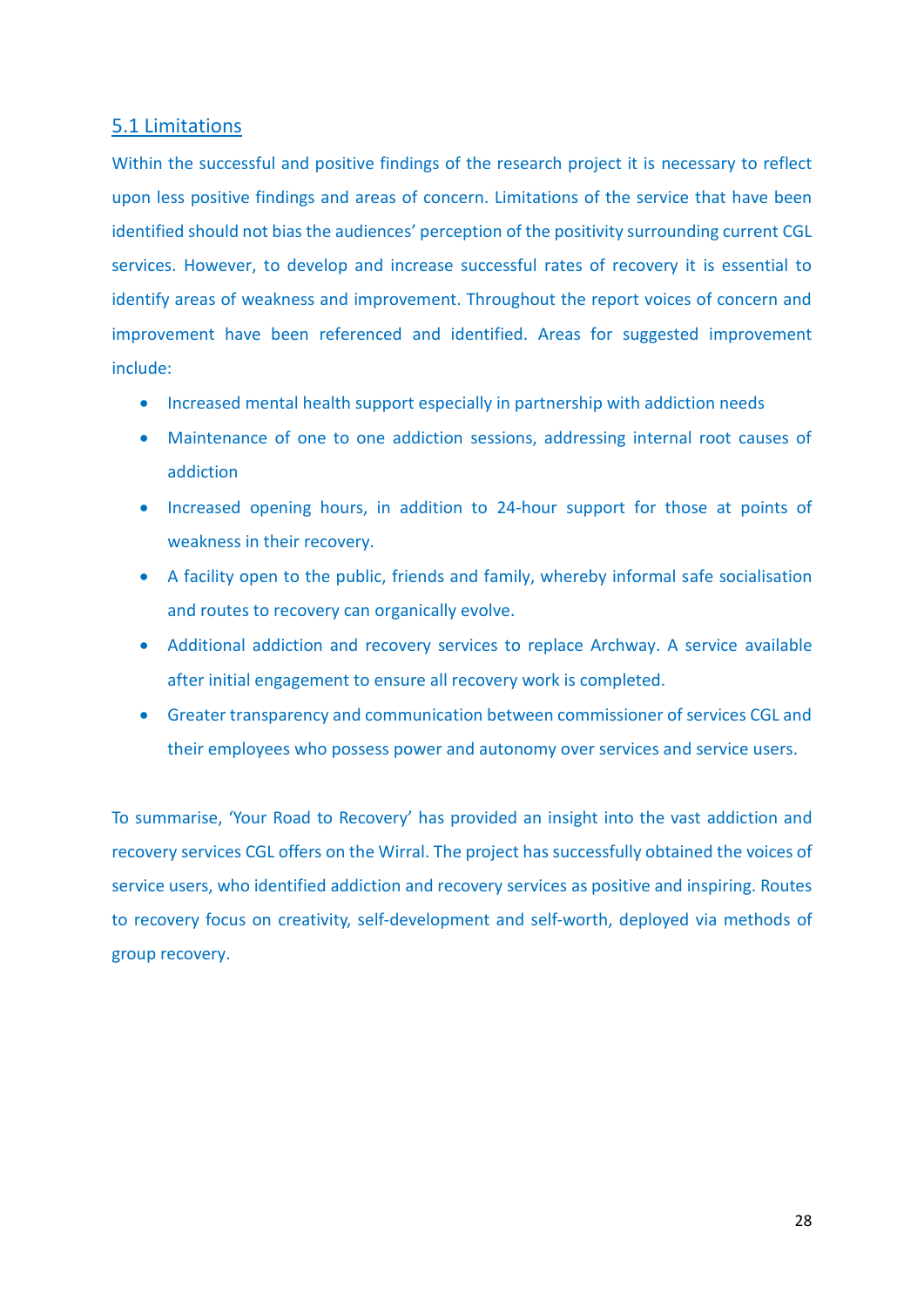# **6. Chapter Six: Bibliography**

Bakx, K., Newcombe, R., and Parker, H., (1987), The new heroin users: prevalence and characteristics in Wirral, Merseyside. *Addiction*, *82*(2), pp.147-157.

Bakx, K., Newcombe, R., and Parker, H., (1988), Living With Heroin, Milton Keynes, Oxford University Press

Bryman, A. (2016), *Social Research Methods*. 5th ed. Oxford: Oxford University Press.

Democracy. Wirral.go.uk., (2016), *Report on the increase in deaths of people in contact with the Wirral Drug and Alcohol Treatment Service,* Democracy.wirral.gov.uk, Wirral, Available at[:http://democracy.wirral.gov.uk/documents/s50037772/Enc.%201%20for%20Review%20](http://democracy.wirral.gov.uk/documents/s50037772/Enc.%201%20for%20Review%20of%20Services%20provided%20by%20Change%20Grow%20Live%20CGL.pdf) [of%20Services%20provided%20by%20Change%20Grow%20Live%20CGL.pdf](http://democracy.wirral.gov.uk/documents/s50037772/Enc.%201%20for%20Review%20of%20Services%20provided%20by%20Change%20Grow%20Live%20CGL.pdf) [Accessed: 29.3.17]

Department of Sociology, Social Policy and Criminology., (2017), Interchange: Sharing Knowledge and Experience, *The University of Liverpool*, <https://www.liverpool.ac.uk/sociology-social-policy-and-criminology/interchange/> [Accessed: 29.3.17]

Hall, I. and Hall, D. (2004), *Evaluation and social research*. Houndmills, Basingstoke, Hampshire: Palgrave Macmillan.

Health and Social Care Act., (2012), Chapter 7, United Kingdom. Available at [http://www.legislation.gov.uk/ukpga/2012/7/pdfs/ukpga\\_20120007\\_en.pdf](http://www.legislation.gov.uk/ukpga/2012/7/pdfs/ukpga_20120007_en.pdf) [Accessed: 29.3.17]

Healthwatch,. (ii) (2017), How We Work, *Healthwatch*, [http://www.healthwatch.co.uk/how](http://www.healthwatch.co.uk/how-we-work)[we-work](http://www.healthwatch.co.uk/how-we-work) [Accessed: 29.3.17]

Healthwatch., (2017), Who We Are, *Healthwatch*, [http://www.healthwatch.co.uk/who-we](http://www.healthwatch.co.uk/who-we-are-0)[are-0](http://www.healthwatch.co.uk/who-we-are-0) [Accessed: 29.3.17]

Interchange., (2017), About Interchange, *The University of Liverpool*, <https://www.liverpool.ac.uk/interchange/about/> [Accessed: 29.3.17]

29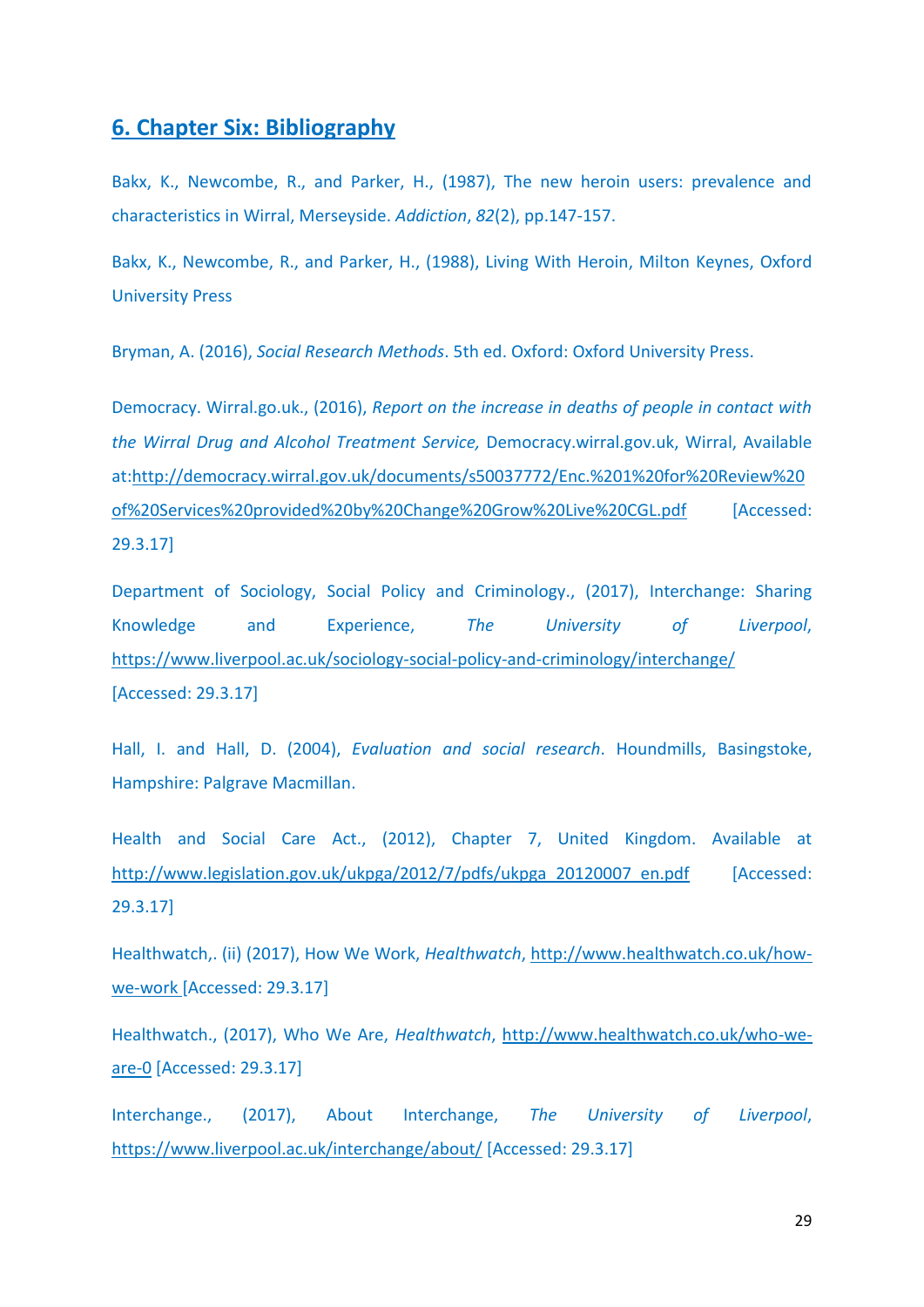Interchange., (ii) (2017), Interchange*, The University of Liverpool*, <https://www.liverpool.ac.uk/interchange/> [Accessed: 29.3.17]

Kinsella, S., (2015), *Indices of multiple deprivation (IMD) for Wirral, 2015,* Wirral Council Public Health Intelligence Team, Birkenhead: Available at: [http://info.wirral.nhs.uk/document\\_uploads/Downloads/IMD%202015%20report%20FINAL.](http://info.wirral.nhs.uk/document_uploads/Downloads/IMD%202015%20report%20FINAL.pdf) [pdf](http://info.wirral.nhs.uk/document_uploads/Downloads/IMD%202015%20report%20FINAL.pdf) [Accessed: 29.3.17]

Museumofdrugs., (2014), Heroin Screws You Up, *Museum of Drugs*, <http://www.museumofdrugs.com/heroinscrewsyouu.html> [Accessed: 29.3.17]

National Treatment Agency for Substance Misuse (NTA)., (2012), *Building Recovery in Communities, a Summary of the Responses to the Consultation*, NHS, Available at <http://www.nta.nhs.uk/uploads/bricresponsefinal17052012.pdf> [Accessed: 29.3.17]

Recovery Wirral., (2017), Wirral Way to Recovery, Change, Grow, Live, Recovery Wirral, Available at: [http://www.recoverywirral.com/2017/01/wirral-ways-to-recovery-cri-dynamic](http://www.recoverywirral.com/2017/01/wirral-ways-to-recovery-cri-dynamic-wirral-recovery-partnership-providing-integrated-treatment-and-recovery-from-drugs-and-alcohol/)[wirral-recovery-partnership-providing-integrated-treatment-and-recovery-from-drugs-and](http://www.recoverywirral.com/2017/01/wirral-ways-to-recovery-cri-dynamic-wirral-recovery-partnership-providing-integrated-treatment-and-recovery-from-drugs-and-alcohol/)[alcohol/](http://www.recoverywirral.com/2017/01/wirral-ways-to-recovery-cri-dynamic-wirral-recovery-partnership-providing-integrated-treatment-and-recovery-from-drugs-and-alcohol/) [Accessed: 29.3.17]

Siddle, J., (2015), Soaring Purities of Merseyside's cocaine and heroin lead to fears over a hike in drug death', *Liverpool Echo,* [http://www.liverpoolecho.co.uk/news/fears-over-hike-drug](http://www.liverpoolecho.co.uk/news/fears-over-hike-drug-deaths-8453359)[deaths-8453359](http://www.liverpoolecho.co.uk/news/fears-over-hike-drug-deaths-8453359) [Accessed: 29.3.17]

Wirral., (2013), About Wirral, *Lead Wirral*, [http://www.leadwirral.co.uk/director-of](http://www.leadwirral.co.uk/director-of-resources/about-wirral.htm)[resources/about-wirral.htm](http://www.leadwirral.co.uk/director-of-resources/about-wirral.htm) [Accessed: 29.3.17]

Wirralleaks., (2016), Public Health in Private Hands, Wirralleaks, Available at [:https://wirralleaks.wordpress.com/2016/07/31/public-health-in-private-hands/](https://wirralleaks.wordpress.com/2016/07/31/public-health-in-private-hands/) [Accessed: 29.3.17]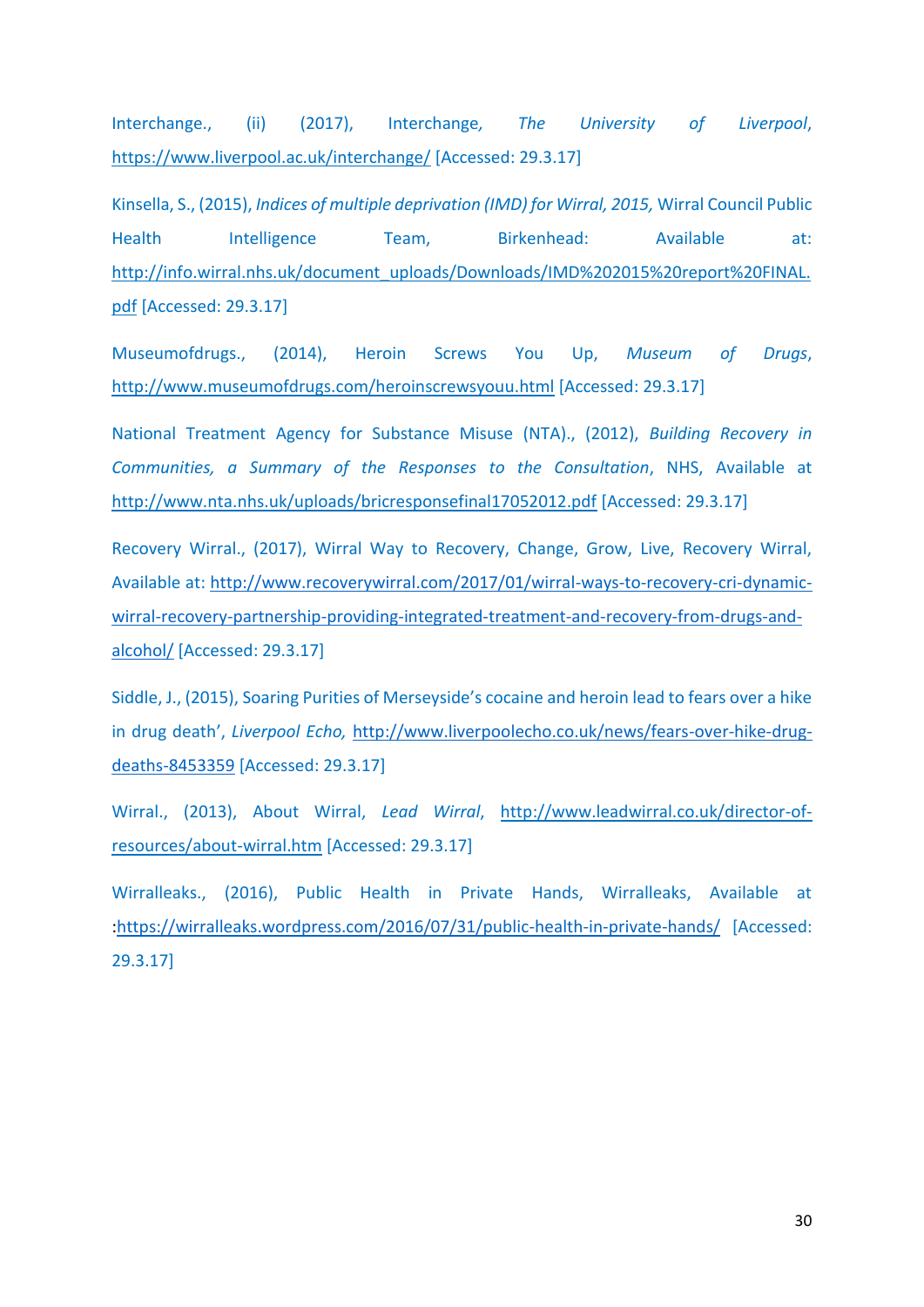## 6.1 Additional References

Batchelder, A.W., Peyser, D., Nahvi, S., Arnsten, J.H. and Litwin, A.H., (2015), "Hepatitis C treatment turned me around:" Psychological and behavioural transformation related to hepatitis C treatment. *Drug and alcohol dependence*, *153*, pp.66-71.

Healthwatch Derbyshire., (2016), Substance Misuse Report. Derbyshire: Available at: [http://www.healthwatchderbyshire.co.uk/wp-content/uploads/2016/09/JULY-16-](http://www.healthwatchderbyshire.co.uk/wp-content/uploads/2016/09/JULY-16-SUBSTANCE-MISUSE-REPORT-FINAL-VERSION.pdf) [SUBSTANCE-MISUSE-REPORT-FINAL-VERSION.pdf](http://www.healthwatchderbyshire.co.uk/wp-content/uploads/2016/09/JULY-16-SUBSTANCE-MISUSE-REPORT-FINAL-VERSION.pdf) [Accessed: 29.3.17]

I, Daniel Blake,. (2016), Directed by Ken Loach [DVD]. Place of Distribution: United Kingdom.

Malloch, M., and Yates, R., (2010), *Tackling Addiction: Pathways to Recovery,* London, Jessica Kingsley Publishers

Orgel, M., Wilson, A., Leavey, R., Sell, L. and Zador, D., (2009), Voices of Experience: Attitudes and Opinions of Recipients of Unsupervised Injectable Opiate Treatment in the Northwest of England. Heroin *addiction and related clinical problems*. Injectable prescriptions:

Stuart: A Life Backwards., (2007), Directed by David Attwood [DVD]. Place of Distribution: England. Distribution Company BBC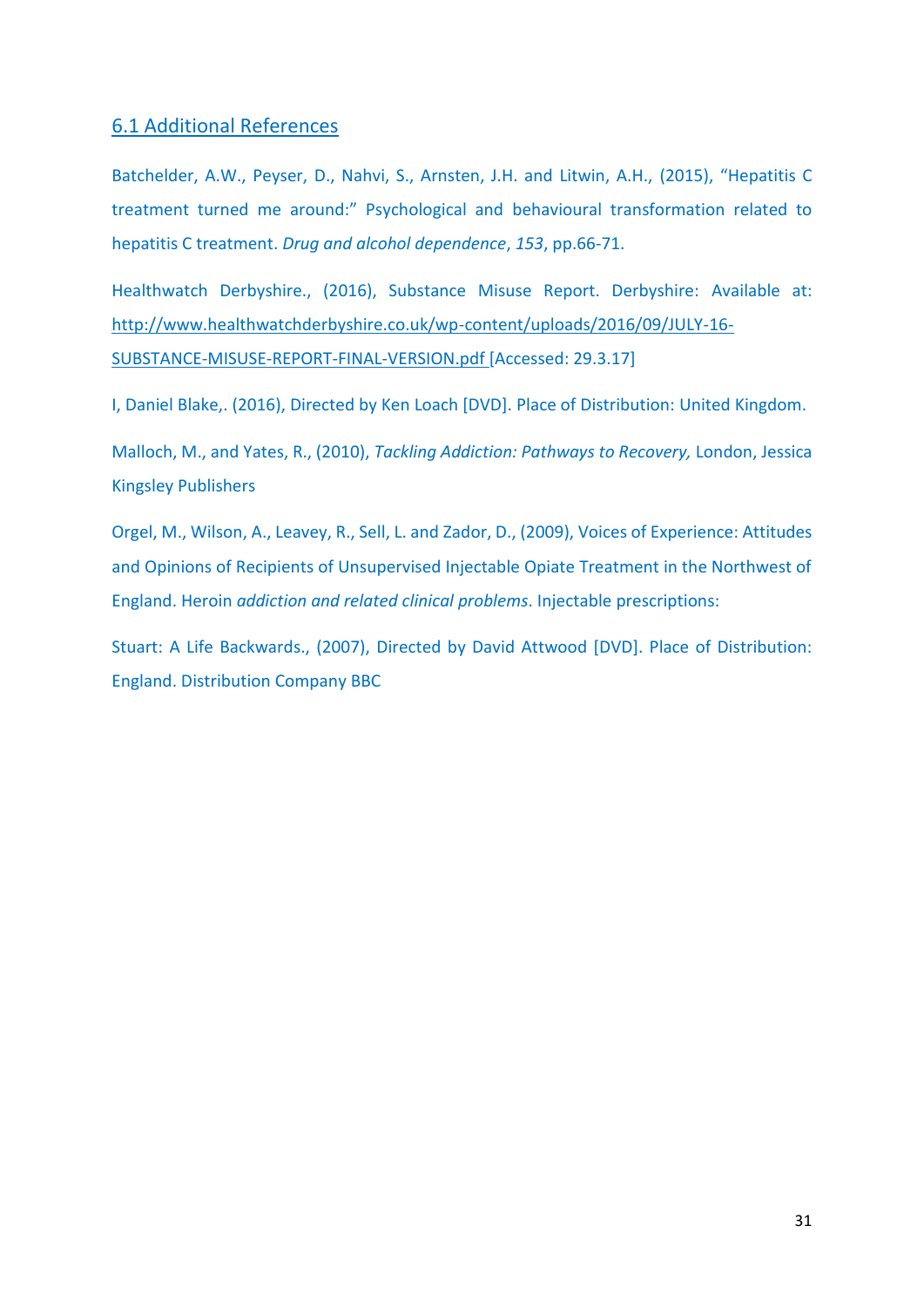# 6.2 Appendix

# Appendix 1: Service User Questionnaire

# 'Your Road to Recovery'

Healthwatch Wirral are an independent community interest company who represent patient voices to commissioners of health and social care services. Healthwatch is seeking to obtain your voice, this is the most effective and valuable way to improve services and facilities.

Two years ago, Change Grow Live, CGL, took over the contract regarding the healthcare services you use. Healthwatch would like to hear your experience of recovery since the commissioning of Change Grow Live. All answers are anonymous, and you are able to stop proceedings at any time. For further information please see the consent form attached.

| Thank you for taking the time to complete the questionnaire.                                                          |
|-----------------------------------------------------------------------------------------------------------------------|
| How long have you been using recovery services in the Wirral?<br>1.                                                   |
|                                                                                                                       |
| 6 months or less<br>6 months to a year<br>One year to two years<br>Two years or more                                  |
| If you have been using services for over two years have you noticed any changes in the services that<br>are provided? |
|                                                                                                                       |
| Improved<br>Worsened                                                                                                  |
| If you have ticked above, please tell us about this below.                                                            |
|                                                                                                                       |
| Since the change to CGL, do you feel the opportunity for recovery has increased?<br>2.                                |
| Yes<br>No                                                                                                             |
| Please tick all the addiction services you are aware of:<br>3.                                                        |
|                                                                                                                       |
| Out Reach Housing Support Community Detox Prison in Reach Recovery Workshops<br>Rehab<br>ICT                          |
|                                                                                                                       |

Nurses/Therapists Recovery Champions Education/Training Think Family Workers Peer mentors